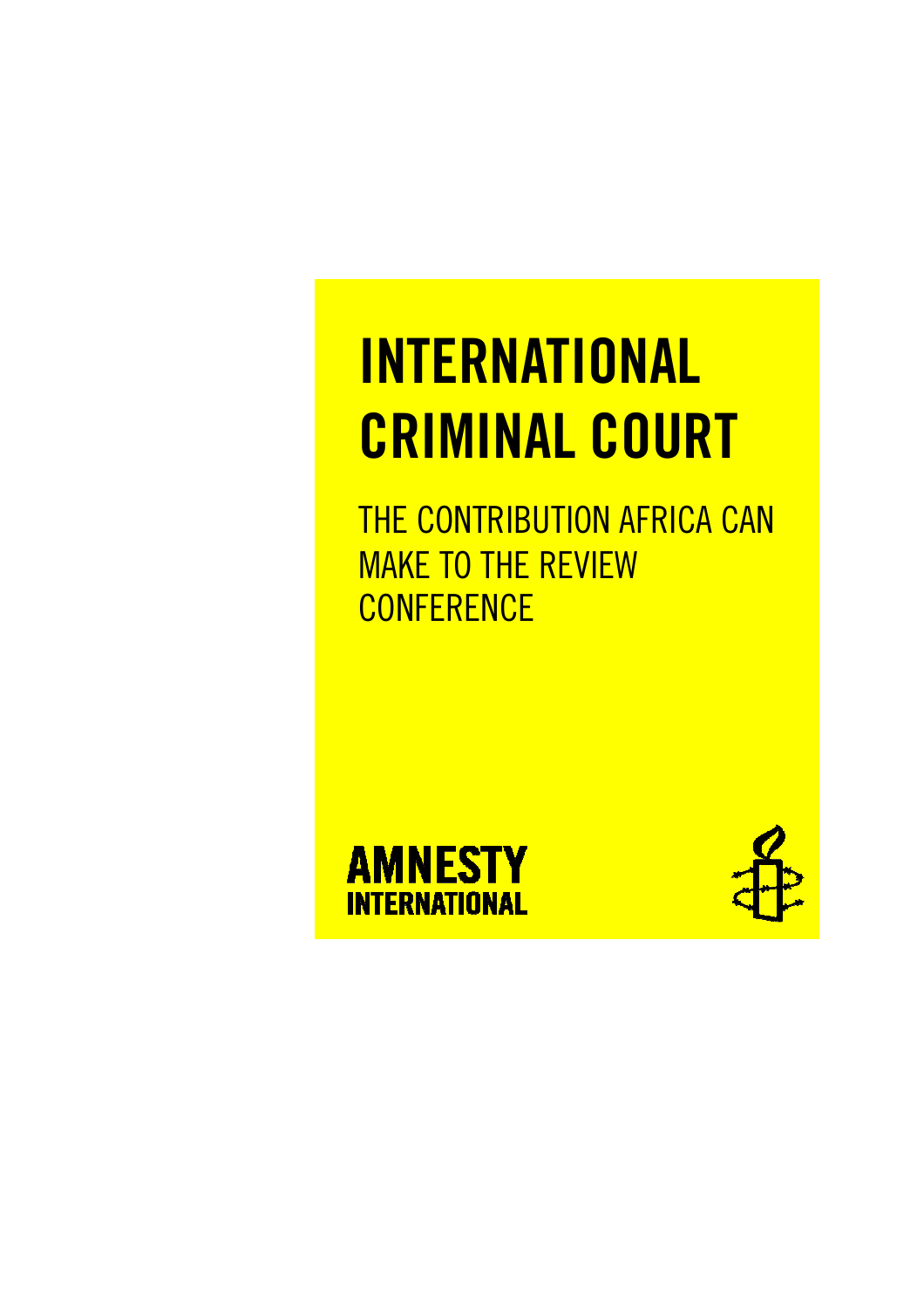Amnesty International Publications

First published in October 2009 by Amnesty International Publications International Secretariat Peter Benenson House 1 Easton Street London WC1X 0DW United Kingdom www.amnesty.org

Copyright Amnesty International Publications 2009

Index: AFR 01/017/2009 Original Language: English Printed by Amnesty International, International Secretariat, United Kingdom

All rights reserved. No part of this publication may be reproduced, stored in a retrieval system, or transmitted, in any form or by any means, electronic, mechanical, photocopying, recording or otherwise without the prior permission of the publishers.

Amnesty International is a global movement of 2.2 million people in more than 150 countries and territories, who campaign on human rights. Our vision is for every person to enjoy all the rights enshrined in the Universal Declaration of Human Rights and other international human rights instruments. We research, campaign, advocate and mobilize to end abuses of human rights. Amnesty International is independent of any government, political ideology, economic interest or religion. Our work is largely financed by contributions from our membership and donations



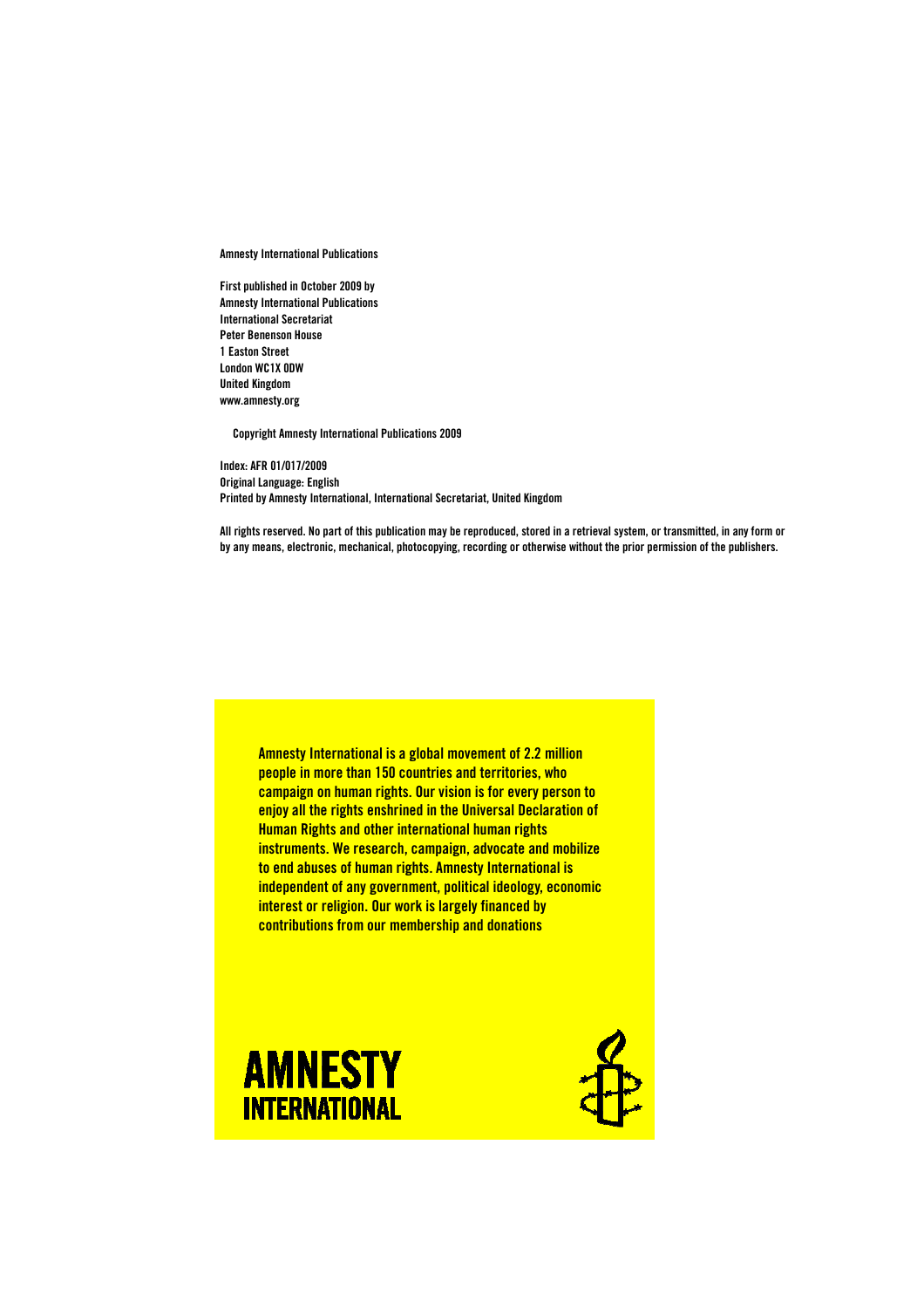# **CONTENTS**

| 4. Preventing officials accused of genocide, crimes against humanity or war crimes from |
|-----------------------------------------------------------------------------------------|
|                                                                                         |
|                                                                                         |
| 7. Evaluating the proposal for a regional international criminal court 12               |
|                                                                                         |
|                                                                                         |
| ANNEX II - Institute for Security Studies Briefing paper, October 200918                |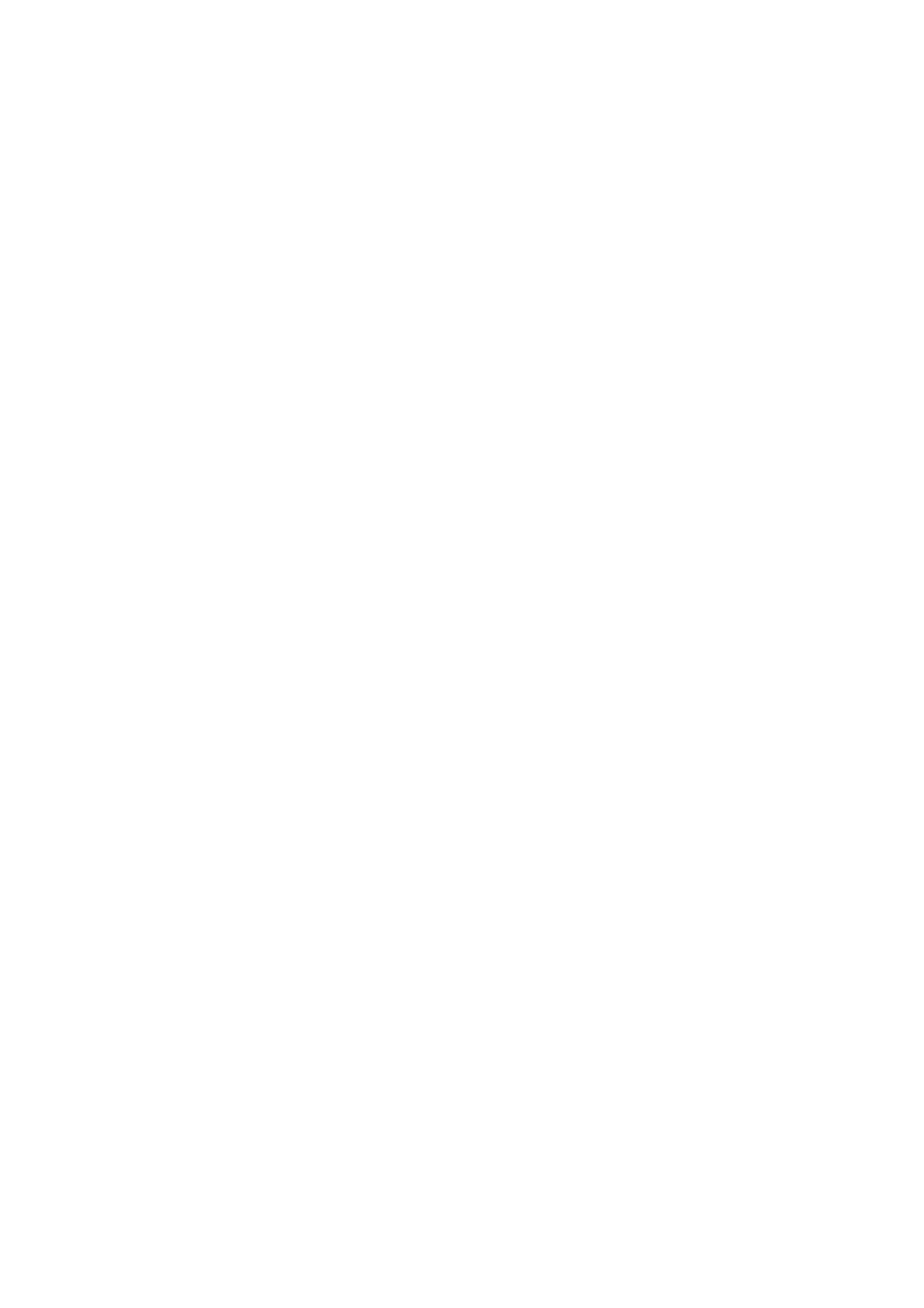# THE CONTRIBUTION AFRICA CAN MAKE TO THE REVIEW CONFERENCE

"[The African Union] REITERATES the unflinching commitment of Member States to combating impunity and promoting democracy, rule of law and good governance throughout the continent, in conformity with the Constitutive Act of the African Union[.]"

Thirteenth Ordinary Session of the African Union Assembly, Sirte, Great Socialist People's Libyan Arab Jamahiriya, 3 July 2009

# INTRODUCTION

This paper is published on the eve of a preparatory meeting for the 2010 Review Conference of African states parties to the Rome Statute of the International Criminal Court (Rome Statute), scheduled to take place from 3 to 6 November 2009 in Addis Ababa, Ethiopia, at the expert and ministerial level, and as the African Union Peace and Security Council meets in Abuja, Nigeria to discuss the situation in Darfur, Sudan.

In this paper, Amnesty International urges African states parties, as well as signatories attending the meeting in Addis Ababa as observers, to renew the strong support that they gave to the proposal more than a decade ago to establish a permanent international criminal court that would be able to investigate and, where there was sufficient admissible evidence, to prosecute those responsible for genocide, crimes against humanity and war crimes being committed against African victims and victims throughout the world when their own states were unable or unwilling genuinely to investigate and prosecute. This support for international justice has been repeatedly demonstrated by African states such as the Central African Republic, the Democratic Republic of the Congo and Uganda, each of which referred situations in their countries to the International Criminal Court; the Côte d'Ivoire, which made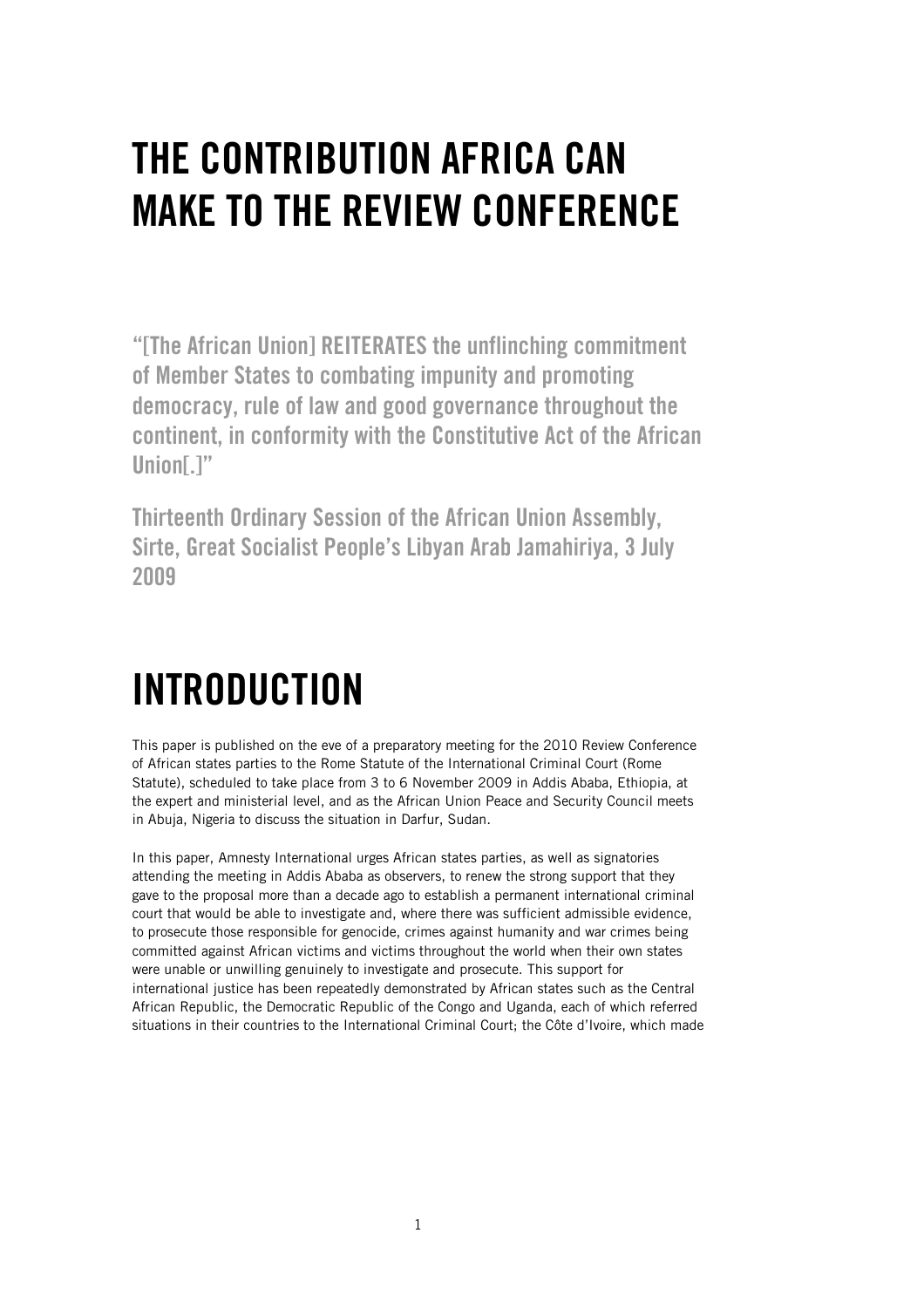a declaration pursuant to Article 12 (3) of the Rome Statute recognizing its competence over crimes committed in that country since September 2002, and Kenya, whose Minister of Justice has invited the Prosecutor to use his powers under Article 15 to seek permission to investigate crimes against humanity committed in that country nearly two years ago. $1$  This public support for the International Criminal Court has recently been reiterated in the briefing paper prepared by the Institute for Security Studies, based in South Africa, after consultation with African civil society, in October 2009<sup>2</sup> and by four Nigerian civil society organizations which urged Nigeria not to invite a fugitive from international justice charged in an International Criminal Court warrant with crimes against humanity and war crimes.<sup>3</sup>

Recommendations. In particular, as explained below, Amnesty International urges African states that have ratified or signed the Rome Statute to:

- Support the International Criminal Court;
- Preserve the integrity of the Rome Statute;

l

- Protect the *proprio motu* powers of the Prosecutor (not used so far, but requested by Kenya Minister of Justice);
- Prevent officials accused of genocide, crimes against humanity or war crimes from shielding themselves from criminal responsibility in international or national criminal courts;
- Protect the independence of the Prosecutor from state review of decisions;
- Recognize that justice lays a firm foundation for lasting peace;

<sup>&</sup>lt;sup>1</sup> Justice and Constitutional Minister, Mutula Kilonzo, is reported to have declared: "The ICC can sit in Kenya and we do not have to surrender anyone we just need to arrest them, put them in cells and take them before the court when that time comes[.]" "Kenya backs poll violence trials", BBC World, 2 October 2009 (http://news.bbc.co.uk/1/hi/world/africa/8286733.stm).

<sup>&</sup>lt;sup>2</sup> Institute for Security Studies, Briefing paper on AU meeting Nov 3-6 to prepare for ICC Review Conference, 22 October 2009. This paper builds upon other African civil society statements adopted at meetings in Banjul, Cape Town and Kampala. See Forum on the Participation of NGOs preceding the 46th Ordinary Session of the African Commission on Human and Peoples' Rights, Karaiba Beach Hotel, the Gambia, 9 to 11 May 2009; Statement by Representatives of African Civil Society and the Legal Profession on the Implications of the African Union's Recent Decisions on Universal Jurisdiction and the Work of the International Criminal Court in Africa, 11 May 2009; Statement Expressing African Civil Society Support for International Justice, Kampala, 29 May 2009.

<sup>&</sup>lt;sup>3</sup> Nigerian Coalition for the International Criminal Court, Press release, 25 October 2009 (http://www.iccnow.org/documents/NCICC-Final\_press\_release.pdf); "Nigeria: Yar'Adua asked to order Al-Bashir's arrest or...", Africa en ligne, 25 October 2009 (http://www.afriquejet.com/news/africanews/nigeria:-yar'adua-asked-to-order-al-bashir's-arrest-or.....-2009102536956.html); Chinedu Offor ,"Nigerian Rights Groups Protest Sudanese President's Visit", 23 October 2009 (http://www.voanews.com/english/Africa/2009-10-23-voa50.cfm).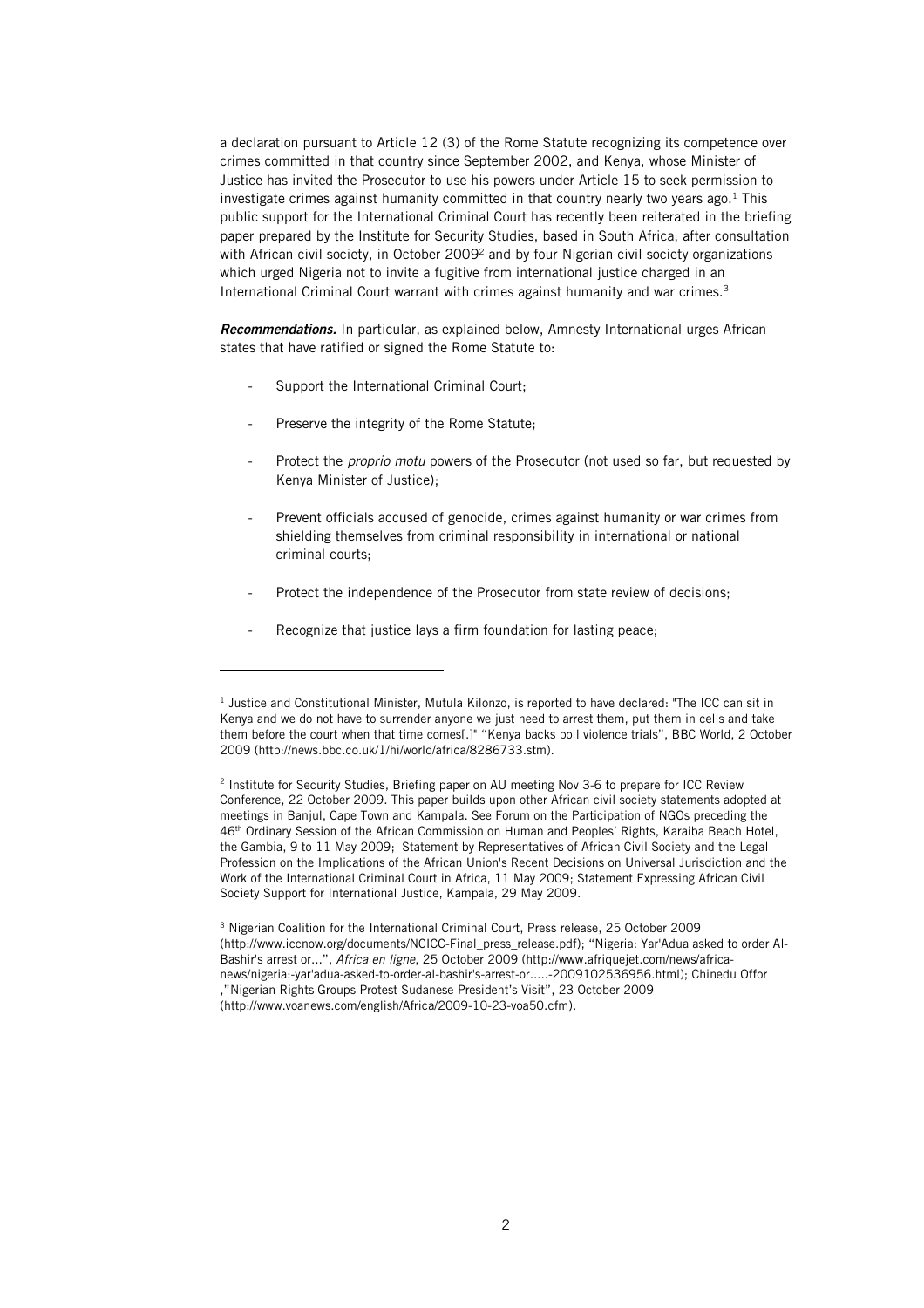- Evaluate carefully the positive and negative aspects of establishing a regional criminal court, in particular the costs; and
- Improve state-to-state cooperation in the investigation and prosecution of crimes under international law.

The proposed agenda for the preparatory meeting. The preparatory meeting, called for by the African Union Assembly on 3 July 2009, is expected to address a broad range of issues, including:

"i.) Article 13 of the Rome Statute granting power to the UN Security Council to refer cases to the ICC;

ii.) Article 16 of the Rome Statute granting power to the UN Security Council to defer cases for one (1) year;

iii.) Procedures of the ICC;

iv.) Clarification on the Immunities of officials whose States are not party to the Statute;

v.) Comparative analysis of the implications of the practical application of Articles 27 and 98 of the Rome Statute;

vi.) The possibility of obtaining regional inputs in the process of assessing the evidence collected and in determining whether or not to proceed with prosecution; particularly against senior state officials; and

vii.) Any other areas of concern to African States Parties."<sup>4</sup>

Other areas of concern identified in the African Union Assembly decision include:

- the possible impact of the arrest warrant for President Bashir on negotiations to end the armed conflict in Darfur;

- the possibility that the African Court of Justice and Human Rights would be empowered to try serious crimes of international concern such as genocide, crimes against humanity and war crimes;

- cooperation and capacity building to enhance the capacity of legal personnel regarding the drafting and safety of model legislation dealing with serious crimes of international concern, training of members of the police and the judiciary, and the strengthening of cooperation among judicial and investigative agencies;

- legal recourse procedures in the Rome Statute; and

j

<sup>4</sup> Assembly/AU/Dec.245(XIII) Rev.1, adopted by the Thirteenth Ordinary Session of the Assembly in Sirte, Great Socialist People's Libyan Arab Jamahiriya, 3 July 2009.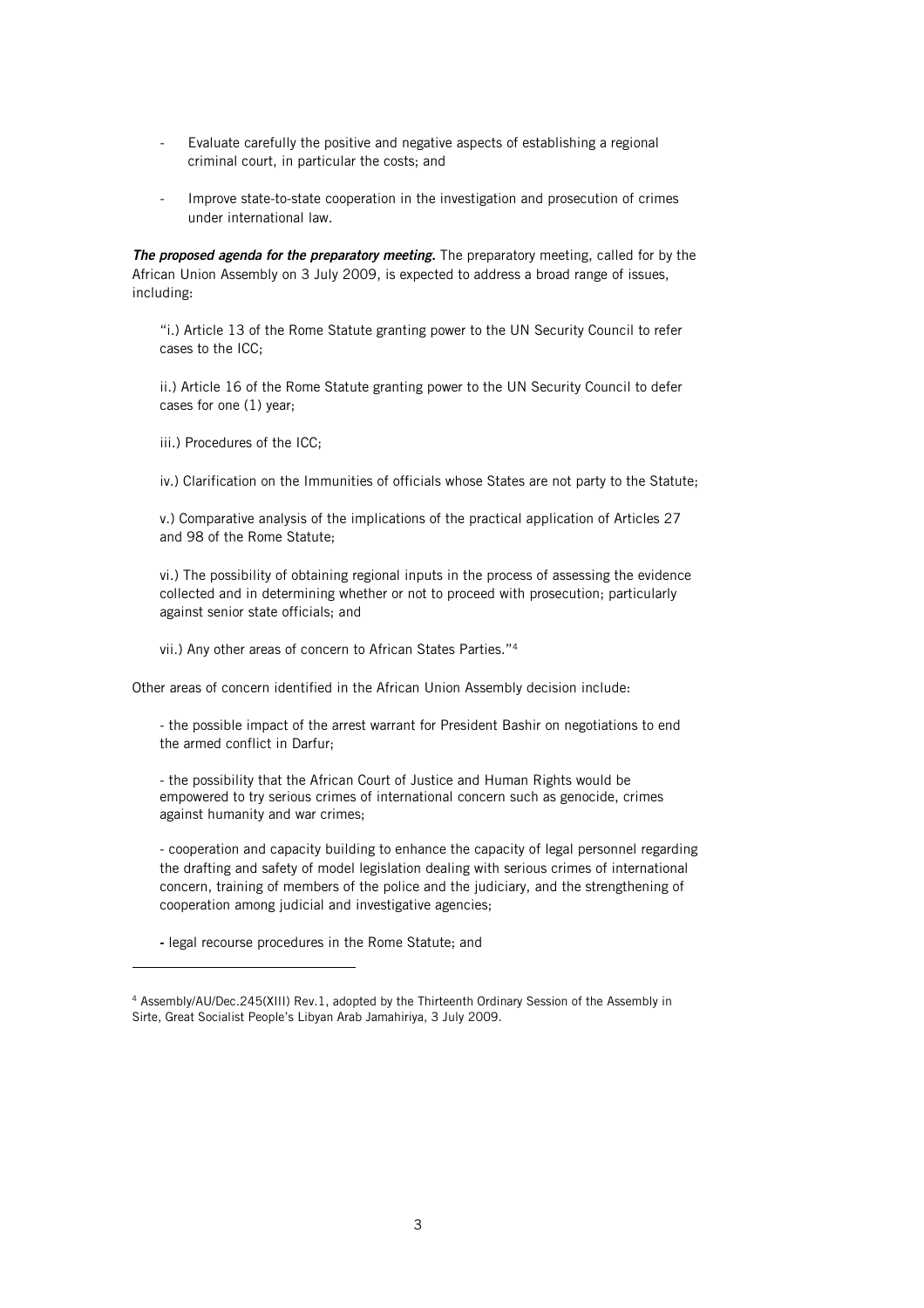- the issue of immunity.<sup>5</sup>

**Recent developments.** In addition to the developments noted earlier, particularly the reaction of civil society in Africa regarding the African Union decision in July 2009, there have been expressions of support for the International Criminal Court by Kenya, South Africa and Botswana. President Omar Al Bashir has had to give up plans so far to travel to South Africa, Uganda, Venezuela and any other state party to the Rome Statute after African civil society objected and it became clear that he faced a serious risk that justice officials in these states would fulfil their obligations under the Rome Statute to arrest and surrender him to the International Criminal Court. The ministers participating in the recent session of the African Union–European Union Troika declared on 14 October 2009 that they "underlined their commitment to fighting impunity at the national, regional and international level in conformity with the principles of international law". 6

On 29 October 2009, former South African President Thabo Mbeki presented a report to the African Union Peace and Security Council session in Abuja, Nigeria supporting the International Criminal Court as a court of last resort if the Sudanese justice system, reinforced by an international component, was unable and unwilling genuinely to investigate and prosecute those responsible regardless of rank for crimes under international law committed in Darfur and to provide reparations to victims.<sup>7</sup>

# 1. RENEWING SUPPORT FOR THE INTERNATIONAL CRIMINAL COURT

African states parties and signatories to the Rome Statute should use the opportunities of both the preparatory meeting in Addis Ababa from 3 to 6 November 2009 and the stocktaking part of the Review Conference, which is scheduled to meet in Kampala, Uganda, from 31 May to 11 June 2010, to renew their long-standing support for the International Criminal Court.

The support of African states for the International Criminal Court before, during and after the Rome Diplomatic Conference was crucial. That strong support was reflected at the opening of the Rome Diplomatic Conference when Algeria, Angola, Botswana, Burkina Faso, Burundi,

-

<sup>5</sup> Ibid.

<sup>&</sup>lt;sup>6</sup> 13<sup>th</sup> Africa-EU Ministerial Troika Meeting, Addis Ababa, 14 October 2009, p. 14 (http://www.consilium.europa.eu/uedocs/cms\_Data/docs/pressdata/en/er/110576.pdf).

 $7$  Report of the African Union High-Level Panel on Darfur (AUPD), 29 October 2009, Presented at the Peace and Security Council 207<sup>th</sup> Meeting at the level of the Heads of state and Government in Abuja, Nigeria.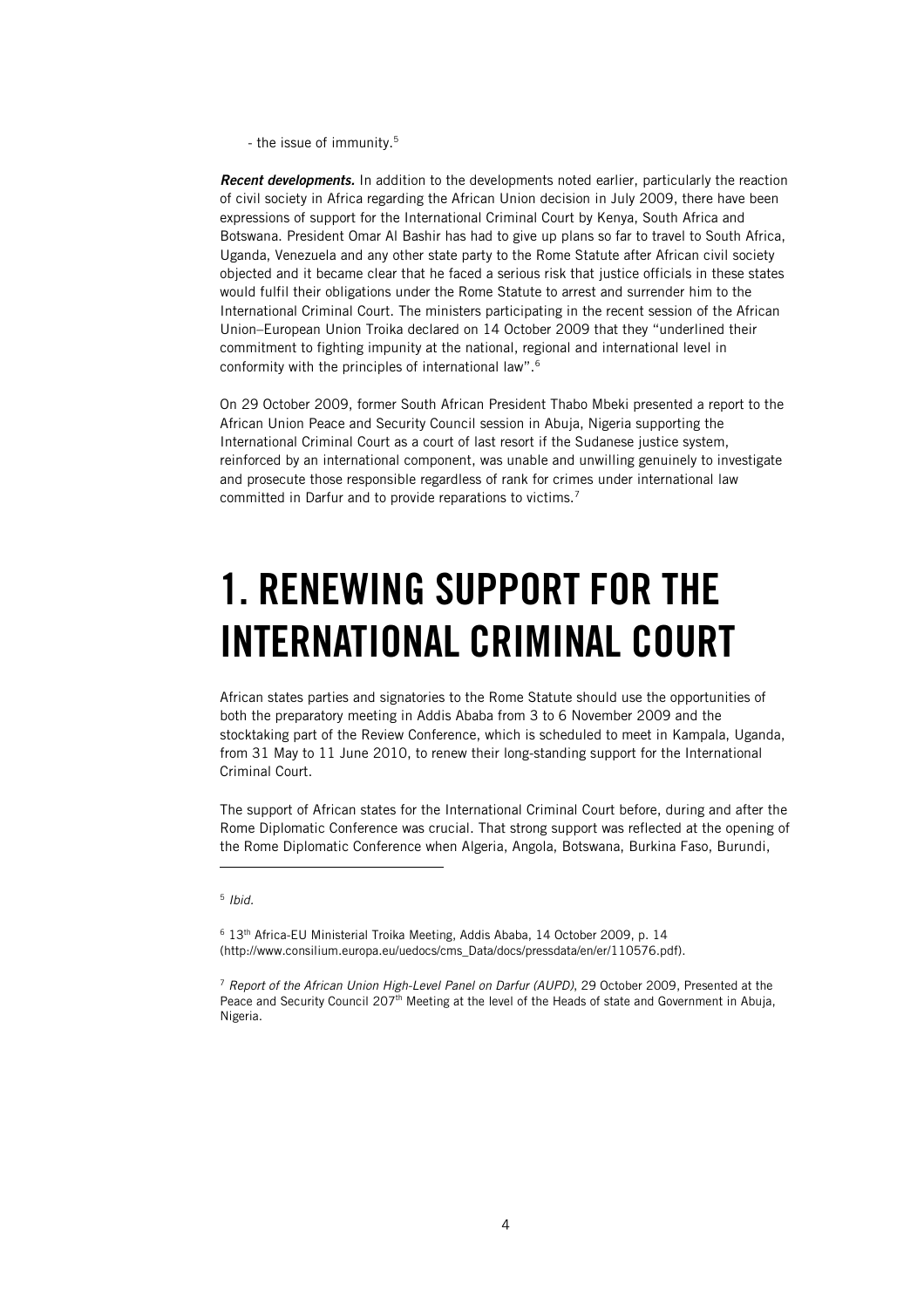Cape Verde, Côte d'Ivoire, Egypt, Gabon, Ghana, Guinea, Kenya, Lesotho, Madagascar, Namibia, Niger, Nigeria, Republic of the Congo, Rwanda, Senegal, Sierra Leone, South Africa (on behalf of the Southern African Development Community), Sudan, Tanzania, Swaziland, Uganda and Zambia, as well as the Organization of African Unity, took the floor. Almost every one of these states subsequently ratified or signed the Rome Statute.

The stocktaking of international justice component of the Review Conference offers an unparalleled opportunity for African states to assess, together with states from around the world, how vigorously and effectively the International Criminal Court has been fulfilling its responsibility over the past decade to investigate and prosecute crimes under international law committed against African victims and victims from other states when their own states fail in their responsibilities to do so. It also is an unparalleled opportunity for each state participating in the Review Conference to assess how well it has been fulfilling its own complementarity obligations to investigate and prosecute these crimes and then to rededicate themselves to bringing those responsible regardless of rank to justice.

# 2. PRESERVING THE INTEGRITY OF THE ROME STATUTE

The Rome Statute is not perfect. It represents a delicate and not always happy compromise, balancing many unrelated articles and provisions. Although it may well have been almost the best that could have been achieved in the circumstances, Amnesty International made clear on the eve of the adoption of the Rome Statute that it was dismayed by many important provisions. Indeed, it continues to believe that many of the articles could be significantly improved.

However, the organization recognized from the moment the Rome Statute was adopted that any attempt to make major changes at the early stages of the new permanent International Criminal Court's existence in one area could lead immediately to calls for changes in other areas that are completely unconnected, but which are in their current form as part of the general political bargain reached at Rome. For that reason, when the International Criminal Court was at that time under intense attack by one state, Amnesty International joined the international consensus shared by other members of civil society and the Like-minded group of states that it was essential to protect the integrity of the Rome Statute. Although the threat to the Court's existence has receded somewhat, it has not yet gone away. Non-states parties can participate as observers at the Review Conference and, if some of them decide to participate, they might well press for amendments that would undermine the International Criminal Court in return for ending their opposition to the Court. For these reasons, Amnesty International continues to believe that until the International Criminal Court is firmly on its feet and the campaign against it has been decisively defeated that it would be very risky to seek substantive changes other than the four envisaged under the Rome Statute or the Final Act.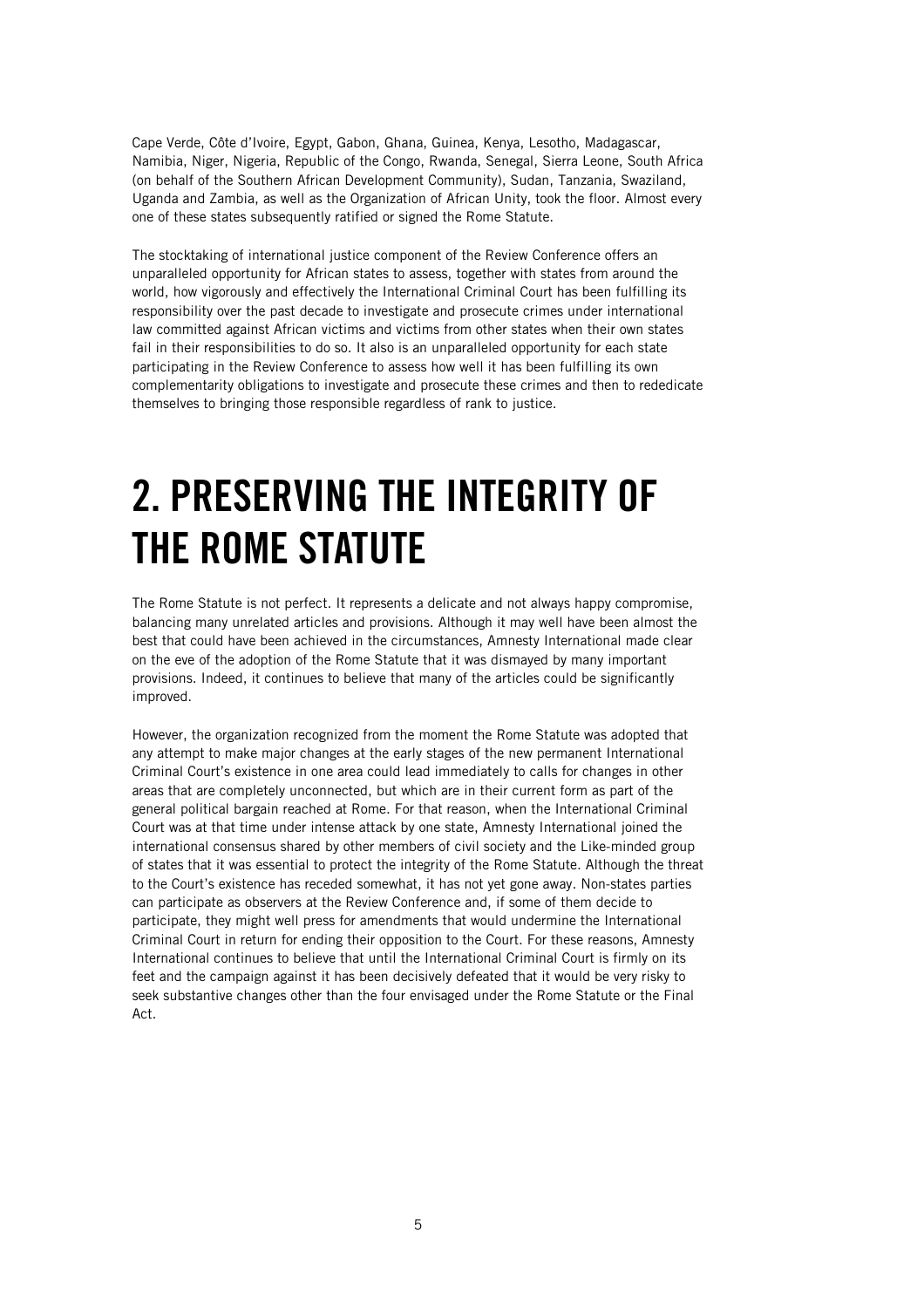Amnesty International believes that referral of situations being considered by the Security Council to the prosecutor is one positive way of bringing cases before the International Criminal Court.<sup>8</sup> Permitting such referrals makes unnecessary the establishment of ad hoc tribunals in the future. It also enables the Security Council in Chapter VII situations to exercise its powers under that Chapter to assist the court in implementing its orders and judgments, particularly when there has been a complete breakdown of national systems or even defiance of the international criminal court. Nevertheless, the Security Council cannot refer individual cases, but only entire situations. The referral must not limit the power of the prosecutor to investigate on his or her own initiative individual cases within the natural geographic and temporal scope of the situation or to suspects of a particular nationality, in contrast to the geographic limits on the Prosecutor with regard to the International Criminal Tribunals for the former Yugoslavia (ICTY) and Rwanda (ICTR) and the temporal and nationality limits with regard to the ICTR.

Amnesty International has consistently opposed permitting the Security Council, a political body, to have the power, whether through Article 16 or some other procedure, to prevent or delay a prosecution either of the nationals of its members or those of other states by an international criminal court from the moment such control of the docket was proposed by the International Law Commission.<sup>9</sup> Such power gives the Security Council the ability to give persons suspected or accused of the gravest possible crimes under international law blanket amnesties, undermining the rule of law and the very reason for a permanent, international criminal court. It would be inconsistent with the fundamental principle that there can be no peace without justice. The organization has also consistently opposed the use by the Security Council of Article 16 to suspend investigations and prosecutions as an obstruction of justice.<sup>10</sup> However, the best method for the foreseeable future to address this political interference, sadly, built into the Rome Statute, will be to persuade permanent and nonpermanent members of the Security Council to refrain from ever using it again.

l

<sup>&</sup>lt;sup>8</sup> Amnesty International, International criminal court: Making the right choices – Part I defining the crimes and permissible evidence and initiating a prosecution, AI Index: IOR 40/001/1997, January 1997, pp. 111-112.

<sup>&</sup>lt;sup>9</sup> Ibid. See also Amnesty International, Memorandum to the International Law Commission: Establishing a just, fair and effective permanent international criminal tribunal, AI Index: IOR 40/007/1994, 12 June 1994 (http://asiapacific.amnesty.org/library/Index/ENGIOR400071994?open&of=ENG-325) ("Any suggestion that the Prosecutor has not proceeded with a case for reasons of international politics or the wishes of one or more states would seriously damage the authority of the Tribunal.").

 $10$  See, for example, Amnesty International, International Criminal Court: the unlawful attempt by the Security Council to give US citizens permanent impunity from international justice, AI Index: IOR 40/006/2003, May 2003; International Criminal Court: Security Council renewal of unlawful Resolution 1487 providing impunity for peace-keepers would be a further set-back for international justice, AI Index: IOR 51/006/2004, May 2004.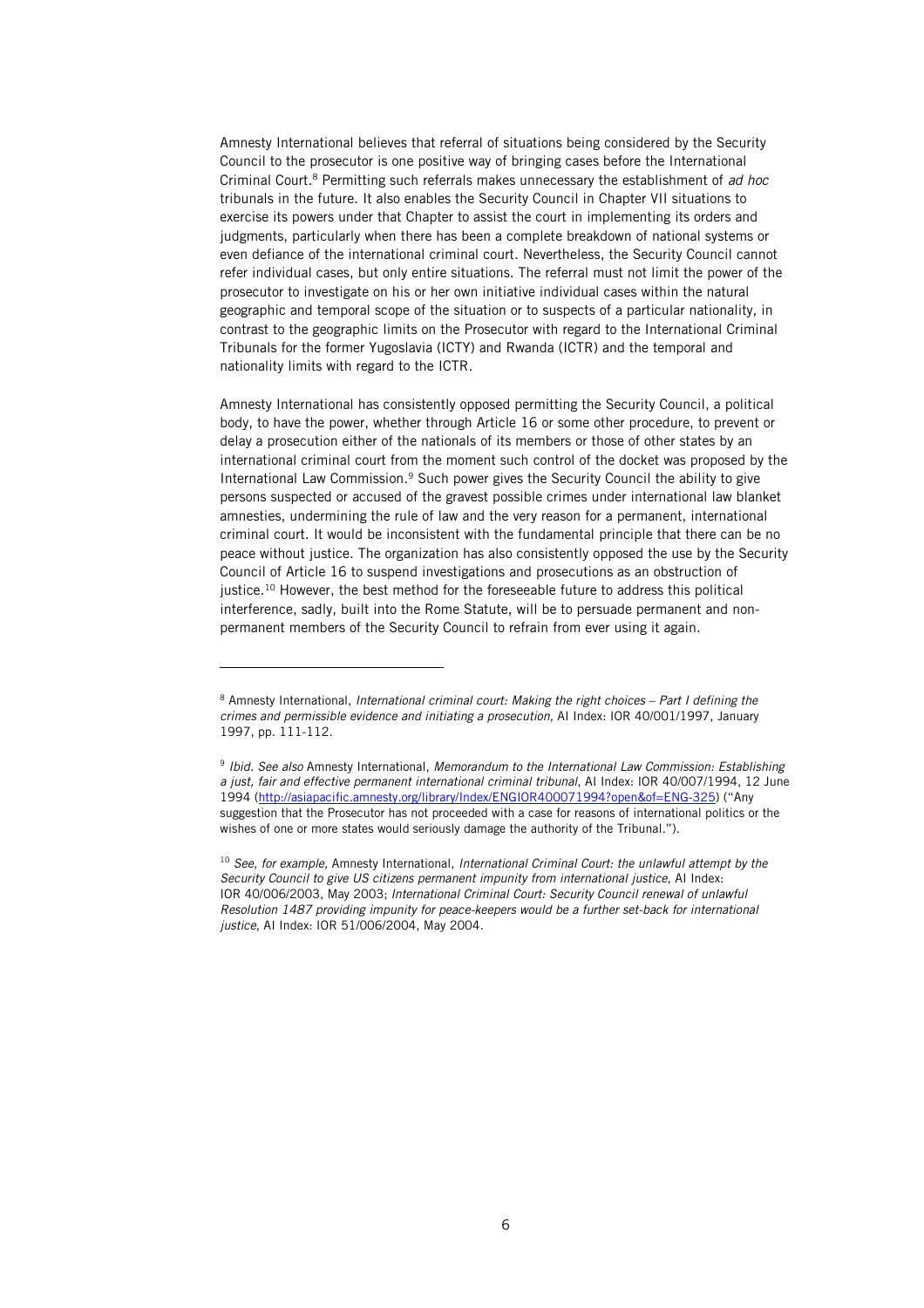# 3. PROTECTING THE PROPRIO MOTU POWERS OF THE PROSECUTOR

To ensure that the International Criminal Court is an effective complement to national courts in cases of genocide, crimes against humanity and war crimes, it must be able to exercise its jurisdiction in any case falling within its jurisdiction when states are unable or unwilling to bring to justice those responsible for such crimes. One essential method to ensure that the Court is able to do so is for the Prosecutor to have the power to initiate investigations based on information from any reliable source and to conduct prosecutions without political interference. Needless to say, the two other trigger mechanisms of the Court's jurisdiction, states and the Security Council, are *political* bodies. The UN Guidelines on the Role of Prosecutors provides that they shall carry out their functions impartially and that they must have the independence to decide whether to investigate or prosecute.<sup>11</sup> In addition, the proprio motu powers of the Prosecutor under Article 15 of the Rome Statute – the power to initiate an investigation on his or her own initiative, subject to judicial authorization in every instance - are essential, as the chances that the Security Council or states parties will refer all situations which should be investigated by the Prosecutor are slim.

As provided by the Statute of the International Criminal Tribunal for the former Yugoslavia  $(ICTY$  Statute)<sup>12</sup> and the Statute of the International Criminal Tribunal for Rwanda (ICTR Statute),<sup>13</sup> the Rome Statute permits the Prosecutor to initiate investigations *motu proprio* on the basis of information on crimes within the jurisdiction of the Court.<sup>14</sup> However, unlike the ICTY and ICTR Statutes, the Rome Statute provides a judicial guarantee that such a power will be exercised in a neutral and non-politically motivated manner.

The Rome Statute provides that if the Prosecutor concludes that there is a reasonable basis

<sup>12</sup> Article 18 (1) of the ICTY Statute provides:

j

"The Prosecutor shall initiate investigations ex-officio or on the basis of information obtained from any source, particularly from Governments, United Nations organs, intergovernmental and nongovernmental organisations. The Prosecutor shall assess the information received or obtained and decide whether there is sufficient basis to proceed."

<sup>13</sup> Article 17 (1) of the ICTR Statute provides:

"The Prosecutor shall initiate investigations ex-officio or on the basis of information obtained from any source, particularly from governments, United Nations organs, intergovernmental and nongovernmental organizations. The Prosecutor shall assess the information received or obtained and decide whether there is sufficient basis to proceed."

 $14$  Rome Statute, art. 15 (1).

 $11$  Adopted by the Eighth United Nations Congress on the Prevention of Crime and the Treatment of Offenders, Havana, Cuba, 27 August to 7 September 1990.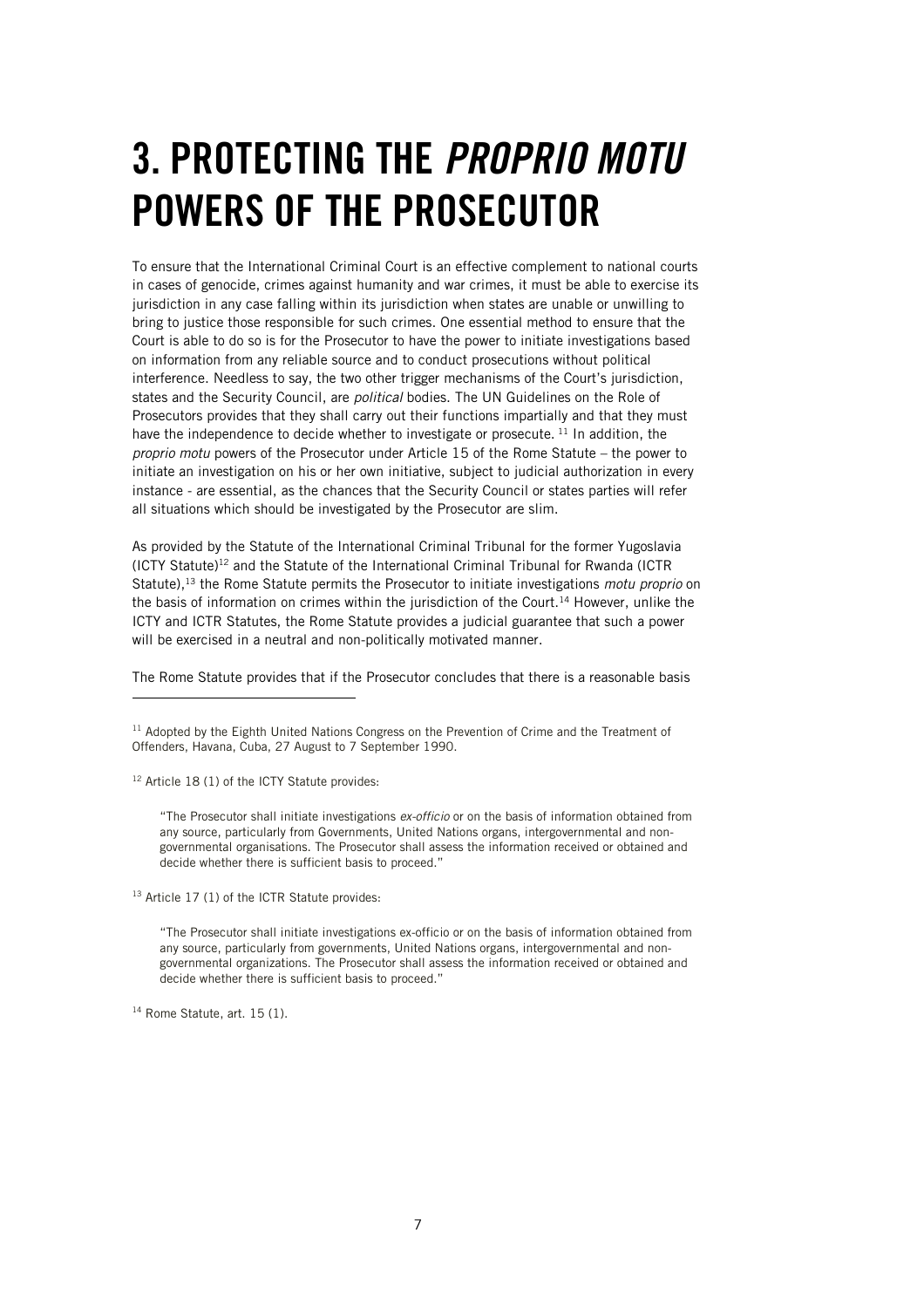on which to proceed with an investigation he or she shall submit to the Pre-Trial Chamber a request for authorization of an investigation, together with any supporting material collected. If the Pre-Trial Chamber, upon examination of the request and the supporting material, considers that there is a reasonable basis to proceed with an investigation, and that the case appears to fall within the jurisdiction of the International Criminal Court, it shall authorize the commencement of the investigation, without prejudice to subsequent determinations by the International Criminal Court with regard to the jurisdiction and admissibility of a case. In any case, states may challenge the admissibility of a case on the grounds referred to in article 17 or challenge the jurisdiction of the International Criminal Court. In addition, decisions with respect to jurisdiction or admissibility may be appealed to the Appeals Chamber.

The Prosecutor has never exercised the motu proprio power in anv case.

# 4. PREVENTING OFFICIALS ACCUSED OF GENOCIDE, CRIMES AGAINST HUMANITY OR WAR CRIMES FROM ESCAPING JUSTICE

African states parties and signatories to the Rome Statute should strongly defend the provisions of that instrument which exclude any claimed immunity for state officials, regardless of rank, including heads of state, from prosecution for the worst imaginable crimes in the world – genocide, crimes against humanity and war crimes – committed against African victims and victims in other regions.

Article 86 of the Rome Statute provides that each state party to the Rome Statute has a legal obligation to cooperate with the arrest and surrender of any person charged by the International Criminal Court. The obligation exists regardless of whether the accused is a head of state or not. Article 27 (Irrelevance of official capacity) of the Rome Statute provides:

"1. This Statute shall apply equally to all persons without any distinction based on official capacity. In particular, official capacity as a Head of State or Government, a member of a Government or parliament, an elected representative or a government official shall in no case exempt a person from criminal responsibility under this Statute, nor shall it, in and of itself, constitute a ground for reduction of sentence.

2. Immunities or special procedural rules which may attach to the official capacity of a person, whether under national or international law, shall not bar the Court from exercising its jurisdiction over such a person."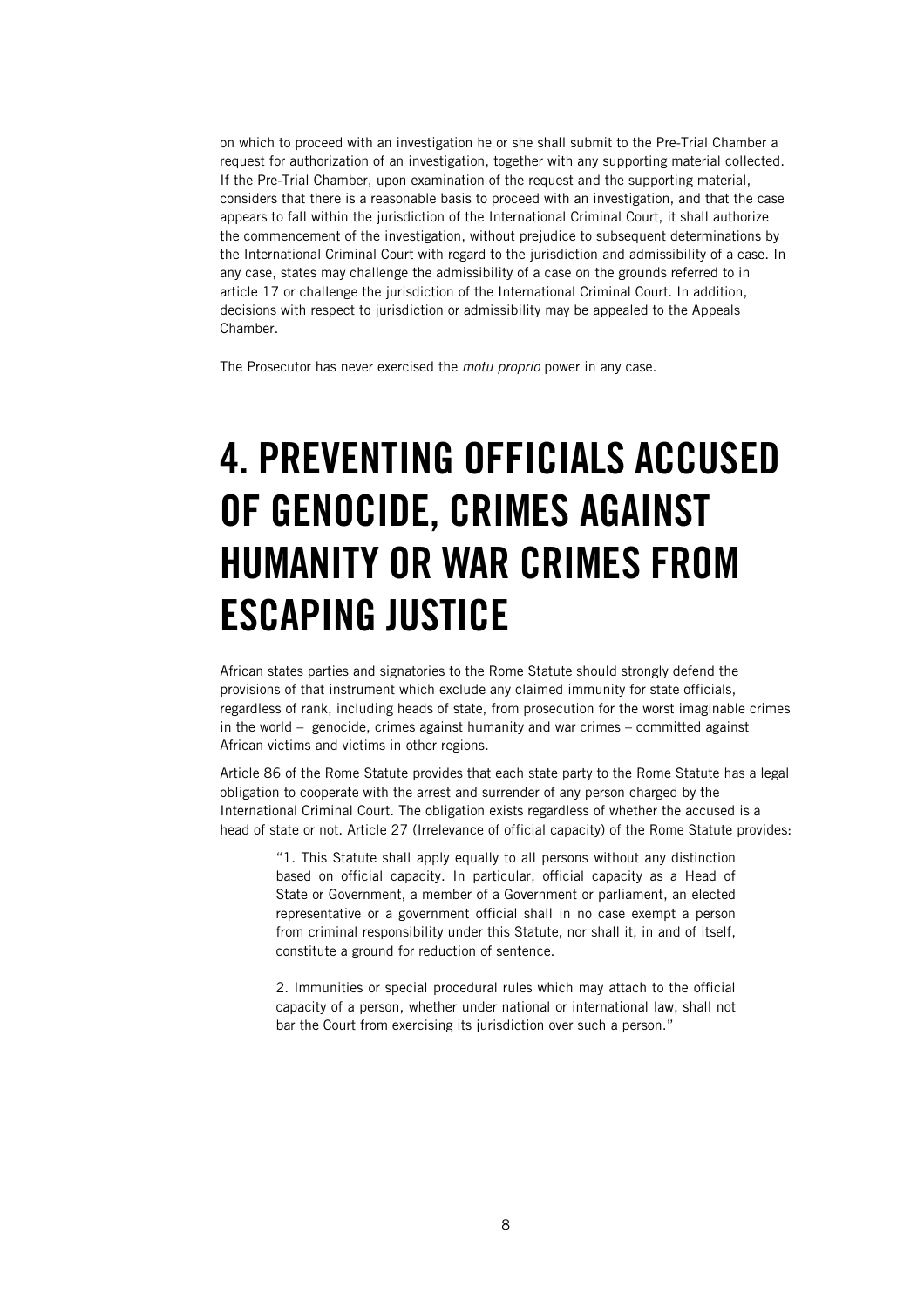All other international criminal courts statutes have similarly rejected claimed immunities of heads of state charged with genocide, crimes against humanity and war crimes.<sup>15</sup> Indeed, every single instrument adopted since the Second World War by the international community expressly involving crimes under international law has rejected immunity from prosecution for such crimes for any government official.<sup>16</sup> Those instruments articulated a customary international law rule and general principle of law. Every international court to consider the question since the adoption of the Rome Statute has concluded that heads of state cannot successfully assert any purported immunity from prosecution for genocide, crimes against humanity or war crimes.<sup>17</sup> As the Appeals Chamber of the International Criminal Tribunal for the former Yugoslavia concluded on 12 October 2009:

"[O]ne of the fundamental aims of international criminal courts and tribunals is to end impunity and ensure that serious violations of international humanitarian law are prosecuted and punished. Individuals accused of such crimes can have no legitimate

j

<sup>16</sup> Allied Control Council Law No.10, art. II (4) (a) ('The official position of any person, whether as Head of State or as a responsible official in a Government Department, does not free him from responsibility for a crime or entitle him to mitigation of punishment.'); U.N. G.A. Res. 95 (i), 11 Dec. 1946; 1948 Convention for the Prevention and Punishment of the Crime of Genocide, art. IV ('Persons committing genocide or any of the acts enumerated in Article III [conspiracy to commit, direct and public incitement to commit, attempt to commit and complicity in genocide] shall be punished, whether they are constitutionally responsible rulers, public officials or private individuals'); 1950 Nuremberg Principles, principle III ('The fact that a person who committed an act which constitutes a crime under international law acted as Head of State or responsible Government official does not relieve him from responsibility under international law.'); 1954 Draft Code of Offences against the Peace and Security of Mankind, art. 3 ('[t]he official position of an individual who commits a crime against the peace and security of mankind, even if he acted as head of State or Government, does not relieve him of criminal responsibility or mitigate punishment.'); 1973 Convention on the Prevention and Punishment of the Crime of Apartheid, art. III ('International criminal responsibility shall apply, irrespective of the motive involved, to individuals, members of organizations and institutions and representatives of the State, whether residing in the territory of the State in which the acts are perpetrated or in some other State . . . '); 1991 Draft Code of Crimes against the Peace and Security of Mankind, art. 13 (Official position and responsibility) ('The official position of an individual who commits a crime against the peace and security of mankind, and particularly the fact that he acts as head of State or Government, does not relieve him of criminal responsibility.'); 1996 Draft Code of Crimes against the Peace and Security of Mankind, art. 6 (Official position and responsibility) ('The official position of an individual who commits a crime against the peace and security of mankind, even if he acted as head of State or Government, does not relieve him of criminal responsibility or mitigate punishment.').

<sup>17</sup> Democratic Republic of the Congo v. Belgium (Arrest Warrant Case), Judgment, I.C.J., 14 Feb. 2002, para. 61; Prosecutor v. Milosevic, Indictment, Case No. IT-99-37, Trial Chamber, 22 May 1999; Prosecutor v. Taylor, Decision on immunity from jurisdiction, Case No. SCSL-2003-01-I, Appeals Chamber, 31 May 2004.

<sup>&</sup>lt;sup>15</sup> Charter of the International Military Tribunal at Nuremberg, art. 7; Charter for the International Military Tribunal of the Far East, art. 6; Statute of the International Criminal Tribunal for the former Yugoslavia, art. 7; Statute of the International Criminal Tribunal for Rwanda, art. 6; Statute of the Special Court for Sierra Leone, art. 6 (2); UNTAET Regulation 2000/15 establishing the Special Panel for Serious Crimes in Dili, Timor-Leste, art. 15; Law on the Establishment of the Extraordinary Chambers in the Courts of Cambodia for the Prosecution of Crimes Committed During the Period of Democratic Kampuchea, with inclusion of amendments as promulgated on 27 October 2004 (NS/RKM/1004/006), art. 29.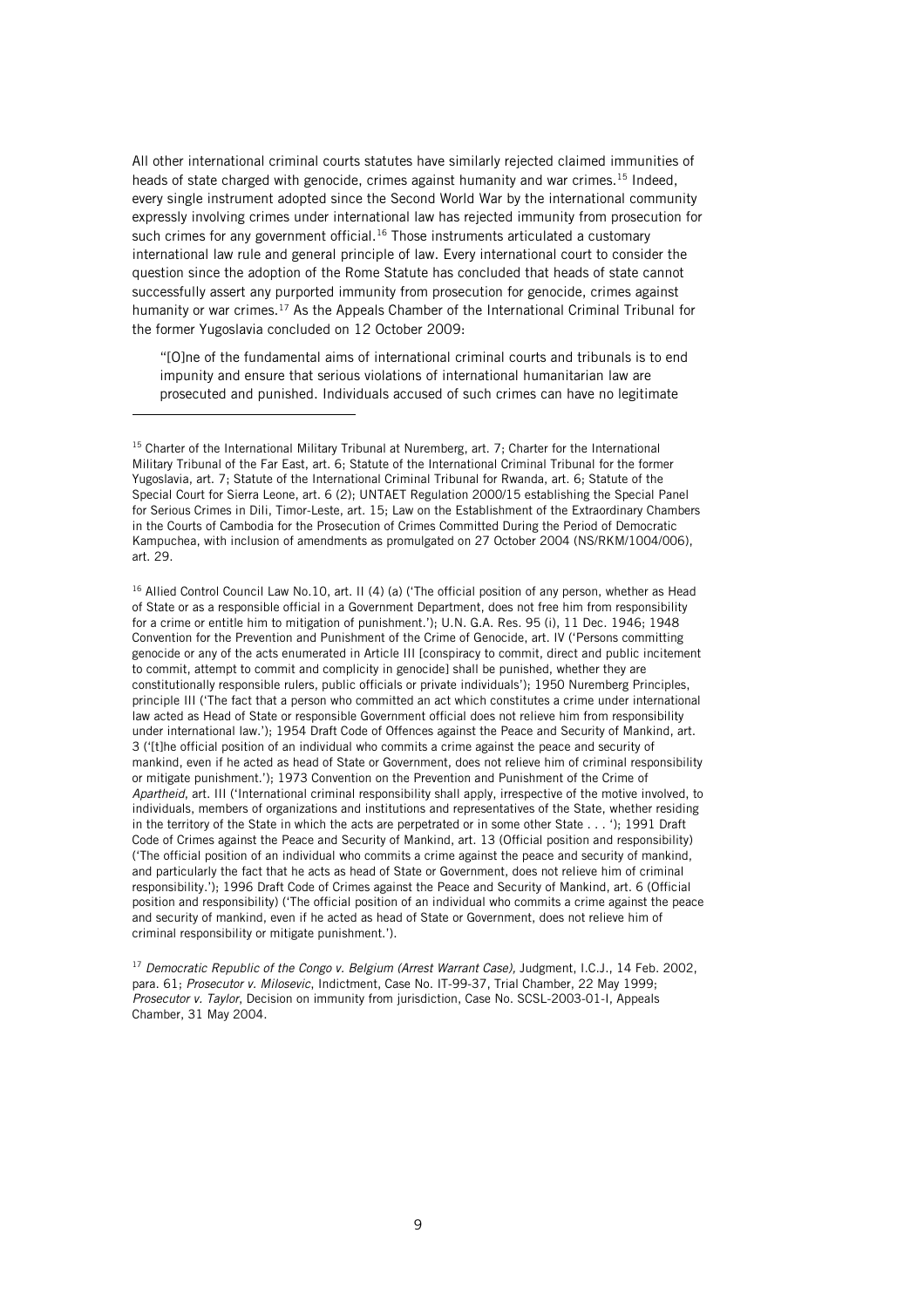expectation of immunity from prosecution."<sup>18</sup>

-

Article 27 of the Rome Statute is not negated by the reference in Article 98 (1) to states' "obligations under international law with respect to the State or diplomatic immunity of a person or property of a third State".<sup>19</sup> That provision does not imply that the states participating in the Rome Conference accepted the existence of immunity of heads of state for crimes under international law after excluding it in Article 27. As two of the drafters of this provision have confirmed, this provision was inserted to address the inviolability of diplomatic premises, immunities which were not expressly addressed in Article 27.<sup>20</sup>

In addition to the legal concerns about the basis for the African Union 3 July 2009 decision, Amnesty International is concerned that its adoption will be misinterpreted as a sign that African states parties to the Rome Statute oppose the International Criminal Court's work to bring to justice those responsible for committing the worst imaginable crimes against African victims. Of course, such contentions ignore the wide support of African states in the establishment of the International Criminal Court and the fact that – with the exception of Darfur – all situations under investigations were referred to the Prosecutor by the African states parties themselves. Amnesty International strongly welcomes the fact that African states parties such as Botswana, Chad, Kenya and South Africa in recent months have made strong statements countering this perception by clarifying that their governments will cooperate fully with the Court.

<sup>&</sup>lt;sup>18</sup> Prosecutor v. Karadzic, Decision on Karadzic's appeal of Trial Chamber's decision on alleged Holbrooke agreement, Case No. IT-95-/18-AR 73.4, ICTY App. Ch., 12 Oct. 2009, para. 52.

<sup>&</sup>lt;sup>19</sup> Paragraph 1 of Article 98 (Cooperation with respect to waiver of immunity and consent to surrender) reads:

<sup>&</sup>quot;The Court may not proceed with a request for surrender or assistance which would require the requested State to act inconsistently with its obligations under international law with respect to the State or diplomatic immunity of a person or property of a third State, unless the Court can first obtain the cooperation of that third State for the waiver of the immunity."

<sup>&</sup>lt;sup>20</sup> Claus Kress and Kimberly Prost, 'Article 98 (Cooperation with respect to waiver of immunity and consent to surrender)', in Otto Triffterer, ed., Commentary on the Rome Statute of the International Criminal Court: Observers' Notes, Article by Article, Munich: C.H. Beck, Oxford: Hart and Baden-Baden: Nomos, 2nd ed., 2008, 2006-2007 (footnote omitted) ('[I]t was this type of immunity [state or diplomatic immunity regarding property] that was the main driving force behind paragraph 1, the paradigm case being the customary inviolability of diplomatic premises as codified in article 22 of the Vienna Convention on Diplomatic Immunities').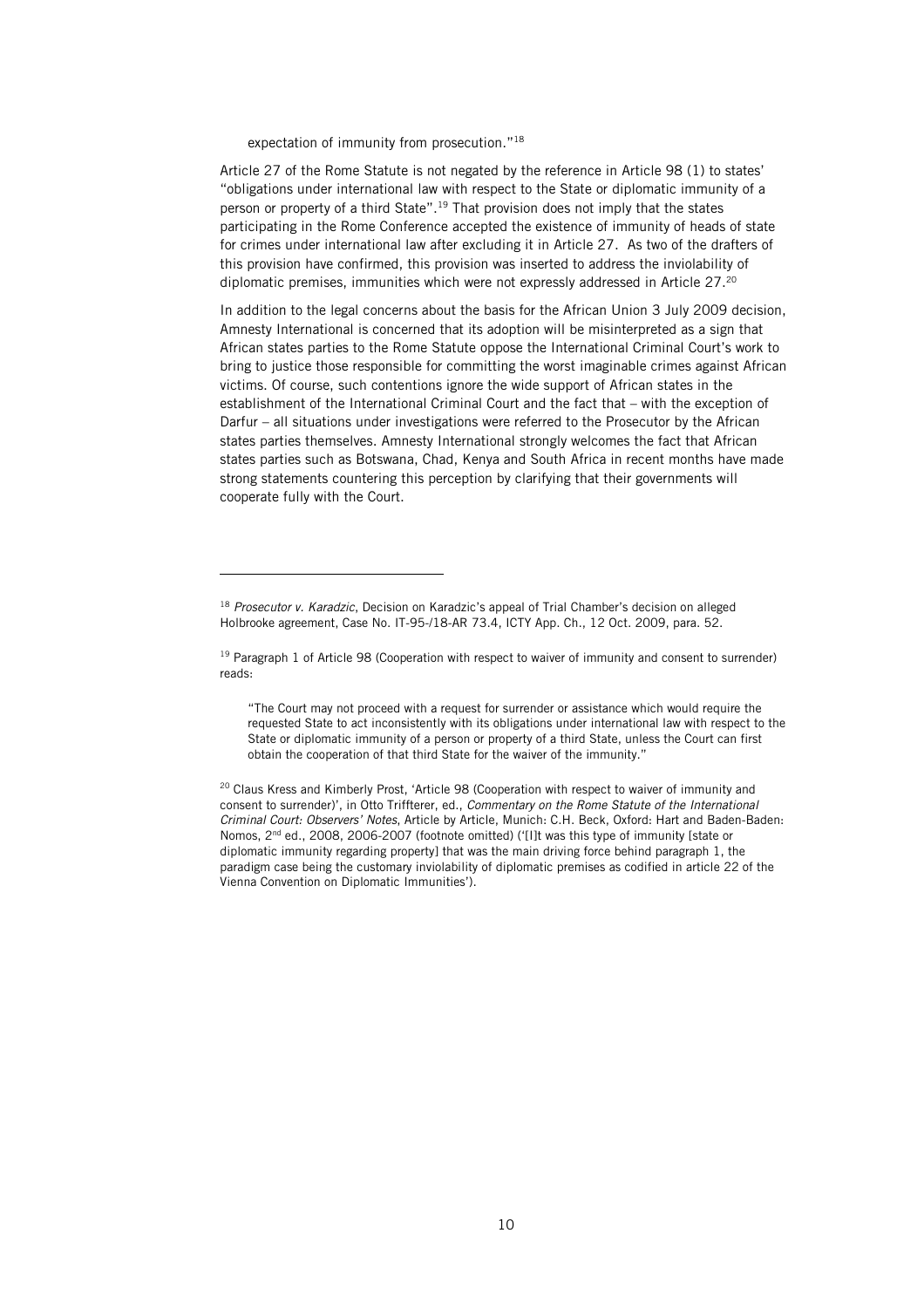# 5. PROTECTING THE INDEPENDENCE OF THE PROSECUTOR

African states parties and signatories to the Rome Statute should do their utmost to protect the independence of the Prosecutor of the International Criminal Court, who acts, not on behalf of or against any state, but solely on behalf of the international community to investigate and prosecute the most horrendous crimes: genocide, crimes against humanity and war crimes. As noted above, international standards require protection of the independence of prosecutors. Therefore, it is a matter of concern that it has been suggested that states develop guidelines and a code of conduct for the exercise of discretionary powers by the Prosecutor to initiate cases – subject to judicial authorization - under Article 15 of the Rome Statute and that a regional state review mechanism be established to assess decisions whether the Prosecutor could seek to investigate senior state officials. Such a mechanism is antithetical to any competent, independent and impartial court and must be squarely rejected. Indeed, the Assembly of States Parties has been careful in its consideration of the question of establishing an oversight mechanism for the International Criminal Court to ensure that it would not infringe upon the Prosecutor's independence.

# 6. RECOGNIZING JUSTICE AS A FIRM FOUNDATION FOR LASTING PEACE

"In the prospect of an international criminal court lies the promise of universal justice. That is the simple and soaring hope of this vision. We are close to its realization. We will do our part to see it through till the end. We ask you . . . to do yours in our struggle to ensure that no ruler, no State, no junta and no army anywhere can abuse human rights with impunity. Only then will the innocents of distant wars and conflicts know that they, too, may sleep under the cover of justice; that they, too, have rights, and that those who violate those rights will be punished."

-- Kofi Annan, United Nations Secretary-General

Amnesty International rejects the argument that justice must be sacrificed to ensure peace. Peace is not merely the absence of violence or conflict. Sustainable peace is based on rebuilding a society in which individuals can live their lives free from fear; in which perpetrators know that impunity will not be tolerated; in which victims understand that the state will bring perpetrators to justice and take measure to protect victims and provide reparations. In short, a sustainable peace is founded on the principle that violations of human rights or humanitarian law will be neither tolerated nor rewarded.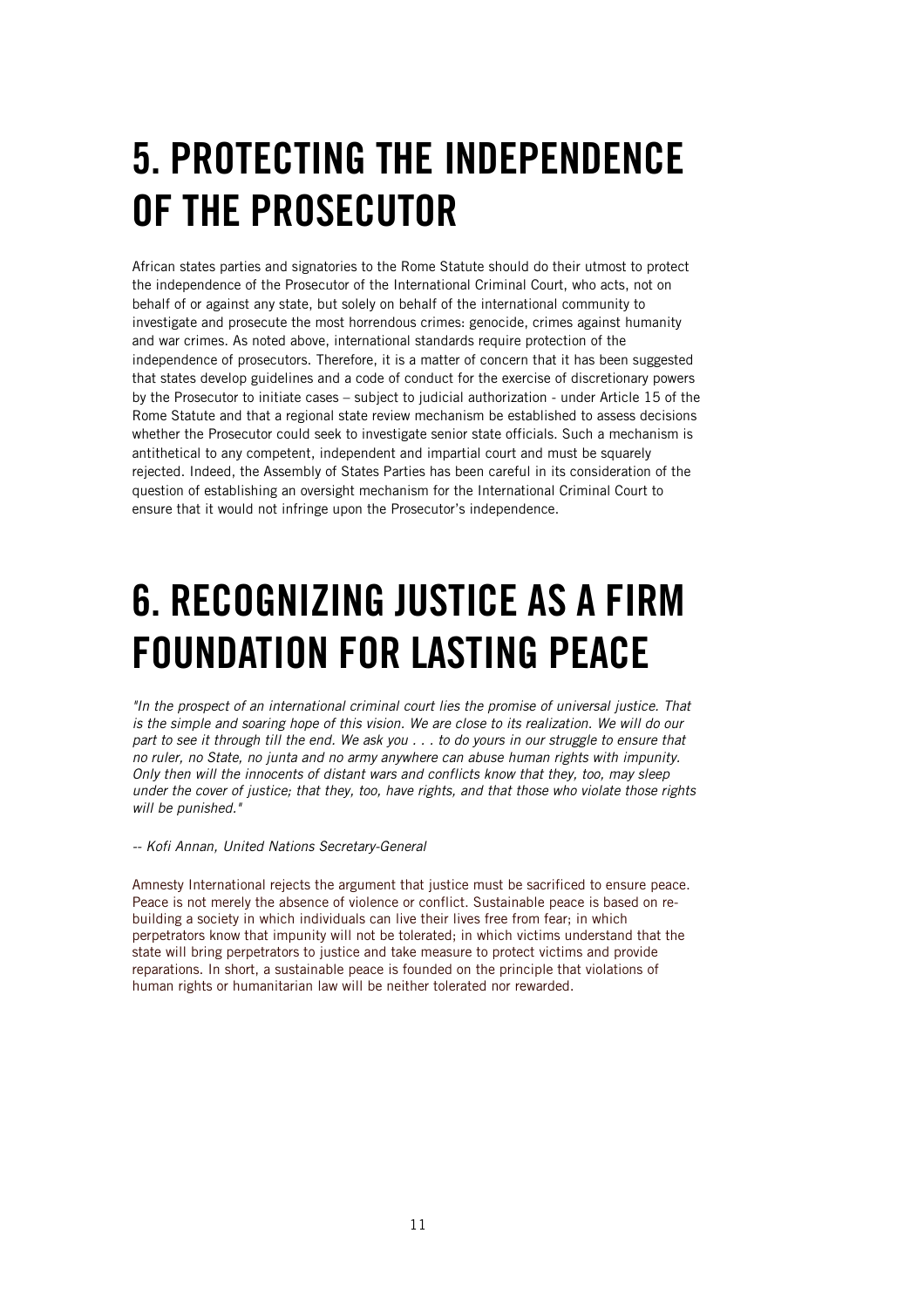In a speech delivered on the  $60<sup>th</sup>$  anniversary of the Geneva Conventions, Secretary General Ban Ki-moon reaffirmed the indivisibility of peace and justice, "The debate on how to 'reconcile' peace and justice or how to 'sequence' them has lasted more than a decade. Today, we have achieved a conceptual breakthrough: the debate is no longer between peace and justice but between peace and what kind of justice."<sup>21</sup>

# 7. EVALUATING THE PROPOSAL FOR A REGIONAL INTERNATIONAL CRIMINAL **COURT**

The proposal to give the African Court of Justice and Human Rights jurisdiction over crimes under international law such as genocide, crimes against humanity and war crimes needs to be evaluated most carefully, weighing both possible advantages and disadvantages, including, in particular, the huge cost to the African Union and its member states if the Court were to assume such a criminal jurisdiction. In February 2009, the African Union Assembly asked the African Union Commission, in consultation with the African Commission on Human and Peoples' Rights and the African Court of Justice and Human Rights, "to examine the implications of the Court being empowered to try serious crimes of international concern such as genocide, crimes against humanity and war crimes, which would be complementary to national jurisdiction and processes for fighting impunity".<sup>22</sup> It urged the African Union Commission to expedite such consideration, but, as of the date of this paper, that body had not completed its review of this complex question.

Whether the recent proposal by the African Union will offer a truly workable and effective mechanism is highly debatable. According to reports, the aim is to make the International Criminal Court 'court of last resort in criminal cases'. However, this proposal would seem to be dictated more by current political exigencies than the need to establish an effective court that is able to confront the many human rights challenges facing Africa. The Rome Statute makes it clear that the ICC is a court of last resort, and will only exercise jurisdiction where states are unable or unwilling to deal with the matter. Making the African Court a court of first instance in criminal matters would deny states the opportunity to address crimes under international law nationally before seeking international accountability. Likewise, giving the African Court jurisdiction on crimes under international law would unnecessarily duplicate what already exists, thanks to the immense contribution and support by African States.<sup>23</sup>

-

<sup>21</sup> SG/SM/12494/L/T/4417/HR/5002, 26 September 2009.

<sup>&</sup>lt;sup>22</sup> Decision Assembly/Dec.213(XII), February 2009.

<sup>23</sup> Thirty out of the 110 states party to the Rome Statute are Africans and five out of 18 Judges are Africans too.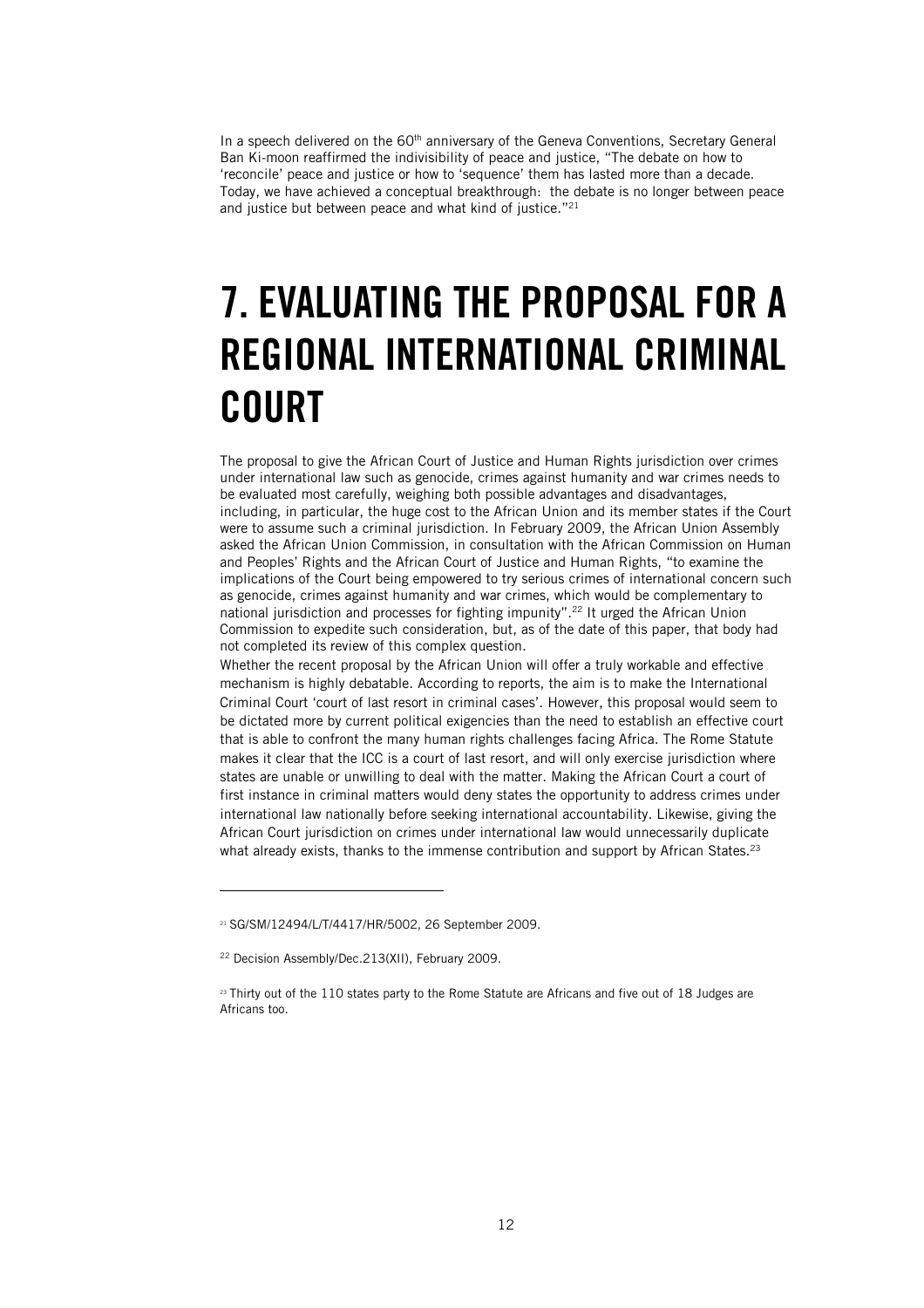Also, while the establishment of an effective African Court of Justice and Human Rights is important for addressing violations of human rights of Africans and ensuring accountability of states (which is often lacking at the national level), overburdening the court with criminal jurisdiction will drain scarce resources of an already overstretched system; and distract the court from pursuing its original mandates effectively. This will render ineffective the investigation and prosecution of crimes under international law. In view of the difficulties of the African Union members to pay assessments, it would not be easy for the African Court to deal with investigations and prosecutions of complex criminal cases, in accordance with the highest standards of due process of law which, by their nature, are extremely expensive. Additional investment in premises, facilities and security will likely be necessary. If these costs were drawn from the existing budget of the African Court it will undoubtedly seriously undermine its work, resulting in another financial crisis which will cause delays and undermine its credibility. Of course, a delay in setting up the African Court with a new jurisdiction, because of difficulties in securing adequate funding – as illustrated by the failure to try Hissène Habré in Senegal -, would send an ambiguous message about the commitment of African states to end impunity.

Also, the popular perception among African civil society seems to be that the exercise is being undertaken to score political points with the ICC rather than address the need for justice and international accountability for crimes under international law. Extending criminal jurisdiction to the African Court in order to make optional the jurisdiction of the ICC is a breach of states' good faith obligation. Therefore, what is needed is for AU member states that have ratified or signed the Rome Statute to enter into a constructive dialogue with the ICC, with a view to greater understanding of its jurisdiction and role, and improved cooperation.

In sum, Amnesty International expresses its concern about the African Court of Justice and Human Rights, if finally vested with jurisdiction over crimes under international law committed in Africa.

# 8. IMPROVING STATE COOPERATION

The encouragement by the African Union Assembly in its 3 July 2009 decision of member states to improve state-to-state cooperation in the investigation and prosecution of crimes under international law is greatly welcomed. It encouraged

"Member States to initiate programmes of cooperation and capacity building to enhance the capacity of legal personnel in their respective countries regarding the drafting and safety of model legislation dealing with serious crimes of international concern, training of members of the police and the judiciary, and the strengthening of cooperation amongst judicial and investigative agencies"<sup>24</sup>

j

<sup>24</sup> Assembly/AU/Dec.245(XIII) Rev.1, 3 July 2009.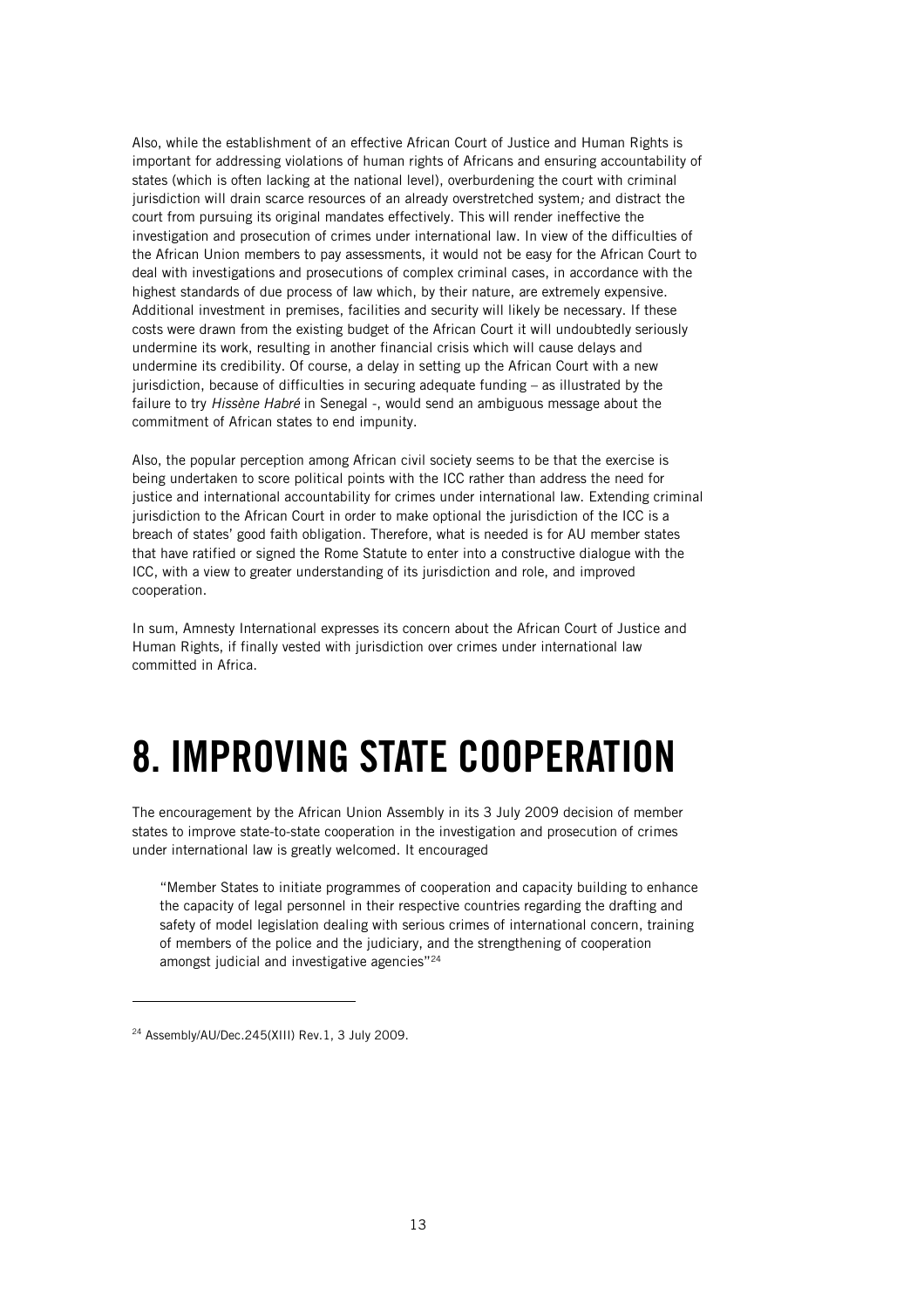Amnesty International has identified the largely ineffective global framework of inter-state cooperation with regard to the investigation and prosecution of crimes under international law as one of the most serious flaws in the emerging international system of justice. Although there are a number of regional treaties providing for extradition and mutual legal assistance, there is no single international or regional treaty that has effective extradition and mutual legal assistance provisions with regard to all crimes under international law. Such a treaty would exclude improper grounds for refusal with respect to such crimes, such as nationality, amnesty, immunities, ne bis in idem and dual criminality, and include effective human rights safeguards to ensure that no one will be extradited to a state where that person would face the risk of the death penalty, torture or other ill-treatment or unfair trial and that no mutual legal assistance is provided where it would lead to such human rights violations. Amnesty International has repeatedly urged states to begin drafting such a treaty.<sup>25</sup>

Such a treaty could complement the work of the International Criminal Court and the organization hopes that members of the African Union will begin consultations at the meeting in Addis Ababa on how to take this proposal forward, at the international and regional level. For example, the stocktaking component of the Review Conference could provide an excellent opportunity to discuss how to draft such a treaty.

Amnesty International has also identified the limited resources allocated in all regions of the world to investigation and prosecution of these crimes and the failure to train justice system officials and staff as serious weaknesses in the international community's responses to crimes under international law. It hopes that member states of the African Union will recommend that the same resources be devoted to the investigation and prosecution of crimes under international law such as genocide, crimes against humanity, war crimes, torture, extrajudicial executions and enforced disappearances, as states now devote to the investigation and prosecution of terrorist crimes, transnational organized crime and piracy.

Finally, both of these initiatives should be undertaken as part of a comprehensive, long-term global action plan to end impunity, including through the use of universal jurisdiction, which needs to be developed in consultation with states, intergovernmental organizations (including international criminal courts) at the international and national level and civil society.<sup>26</sup>

-

 $25$  Amnesty International, Ending impunity: Developing and implementing a global action plan using universal jurisdiction, AI Index: IOR 53/005/2009, October 2009. See also Statement to Interpol in Ottawa, June 2007: Universal jurisdiction: Improving the effectiveness of state cooperation, AI Index: IOR 53/006/2007 (http://amnesty.org/en/library/asset/IOR53/007/2007/en/dom-IOR530072007en.html); Statement to Interpol in Lyon, 16 June 2005: Universal jurisdiction: The challenges for police and prosecuting authorities in using it, AI Index: IOR 53/007/2007, June 2005 (http://asiapacific.amnesty.org/library/Index/ENGIOR530072007?open&of=ENG-385). Amnesty International has made detailed recommendations to the European Union about steps it should take in the fight against impunity. See, for example, its statement to the European Union, 20 November 2006, European Union: Using universal jurisdiction as a key mechanism to ensure accountability, AI Index: IOR 61/013/2007.

<sup>&</sup>lt;sup>26</sup> Amnesty International, Ending impunity: Developing and implementing a global action plan using universal jurisdiction, AI Index: IOR 53/005/2009, October 2009.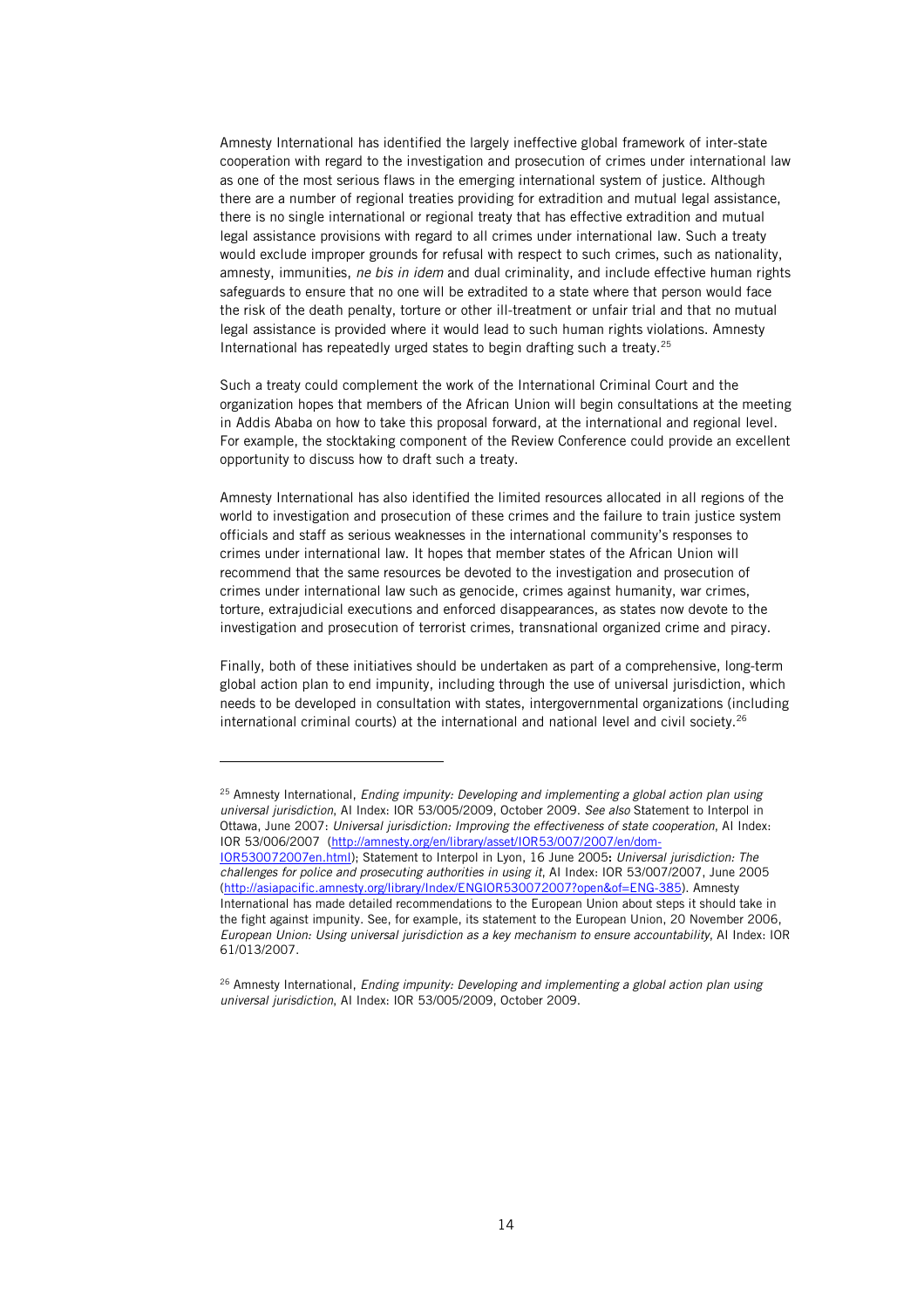# ANNEX I – AFRICAN UNION ASSEMBLY DECISION, JULY 2009

#### **Assembly/AU/Dec.245(XIII) Rev.1**

Adopted by the Thirteenth Ordinary Session of the Assembly in Sirte, Great Socialist People's Libyan Arab Jamahiriya on 3 July 2009

#### **DECISION ON THE MEETING OF AFRICAN STATES PARTIES TO THE ROME STATUTE OF THE INTERNATIONAL CRIMINAL COURT (ICC)**

**Doc. Assembly/AU/13(XIII)** 

**The Assembly,** 

**1. TAKES NOTE** of the recommendations of the Executive Council on the Meeting of the African States Parties to the Rome Statute of the International Criminal Court (ICC);

**2. EXPRESSES ITS DEEP CONCERN** at the indictment issued by the Pre-Trial Chamber of the ICC against President Omar Hassan Ahmed El Bashir of the Republic of The Sudan;

**3. NOTES WITH GRAVE CONCERN** the unfortunate consequences that the indictment has had on the delicate peace processes underway in The Sudan and the fact that it continues to undermine the ongoing efforts aimed at facilitating the early resolution of the conflict in Darfur;

**4. REITERATES** the unflinching commitment of Member States to combating impunity and promoting democracy, rule of law and good governance throughout the continent, in conformity with the Constitutive Act of the African Union;

**5. REQUESTS** the Commission to ensure the early implementation of Decision Assembly/Dec.213(XII), adopted in February 2009 mandating the Commission, in consultation with the African Commission on Human and Peoples' Rights and the African Court on Human and Peoples' Rights to examine the implications of the Court being empowered to try serious crimes of international concern such as genocide, crimes against humanity and war crimes, which would be complementary to national jurisdiction and processes for fighting impunity;

**6. ENCOURAGES** Member States to initiate programmes of cooperation and capacity building to enhance the capacity of legal personnel in their respective countries regarding the drafting and safety of model legislation dealing with serious crimes of international concern, training of members of the police and the judiciary, and the strengthening of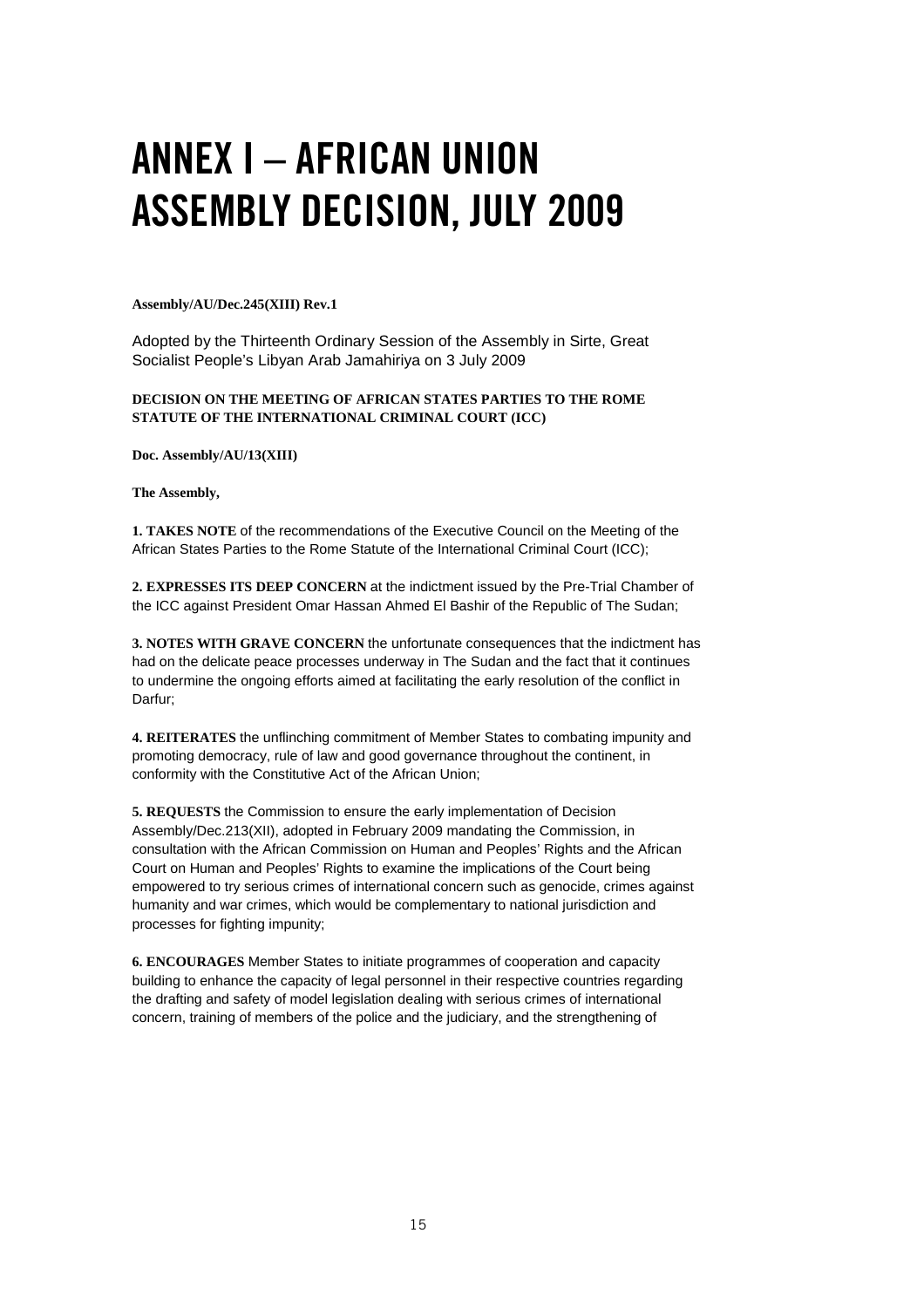cooperation amongst judicial and investigative agencies;

**7. FURTHER TAKES NOTE** that any party affected by the indictment has the right of legal recourse to the processes provided for in the Rome Statute regarding the appeal process and the issue of immunity;

**8. REQUESTS** the Commission to convene a preparatory meeting of African States Parties at expert and ministerial levels (Foreign Affairs and Justice) but open to other Member States at the end of 2009 to prepare fully for the Review Conference of States Parties scheduled for Kampala, Uganda in May 2010, to address among others, the following issues:

i.) Article 13 of the Rome Statute granting power to the UN Security Council to refer cases to the ICC;

ii.) Article 16 of the Rome Statute granting power to the UN Security Council to defer cases for one (1) year;

iii.) Procedures of the ICC;

iv.) Clarification on the Immunities of officials whose States are not party to the Statute;

v.) Comparative analysis of the implications of the practical application of Articles 27 and 98 of the Rome Statute;

vi.) The possibility of obtaining regional inputs in the process of assessing the evidence collected and in determining whether or not to proceed with prosecution; particularly against senior state officials; and

vii.) Any other areas of concern to African States Parties.

**9. DEEPLY REGRETS** that the request by the African Union to the UN Security Council to defer the proceedings initiated against President Bashir of The Sudan in accordance with Article 16 of the Rome Statute of the ICC, has neither been heard nor acted upon, and in this regard, **REITERATES ITS REQUEST** to the UN Security Council;

**10. DECIDES** that in view of the fact that the request by the African Union has never been acted upon, the AU Member States shall not cooperate pursuant to the provisions of Article 98 of the Rome Statute of the ICC relating to immunities, for the arrest and surrender of President Omar El Bashir of The Sudan ;\*

**11. EXPRESSES CONCERN OVER** the conduct of the ICC Prosecutor and **FURTHER DECIDES** that the preparatory meeting of African States Parties to the Rome Statute of the ICC scheduled for late 2009 should prepare, inter alia, guidelines and a code of conduct for exercise of discretionary powers by the ICC Prosecutor relating particularly to the powers of the prosecutor to initiate cases at his own discretion under Article 15 of the Rome Statute;

**12. UNDERSCORES** that the African Union and its Member States reserve the right to take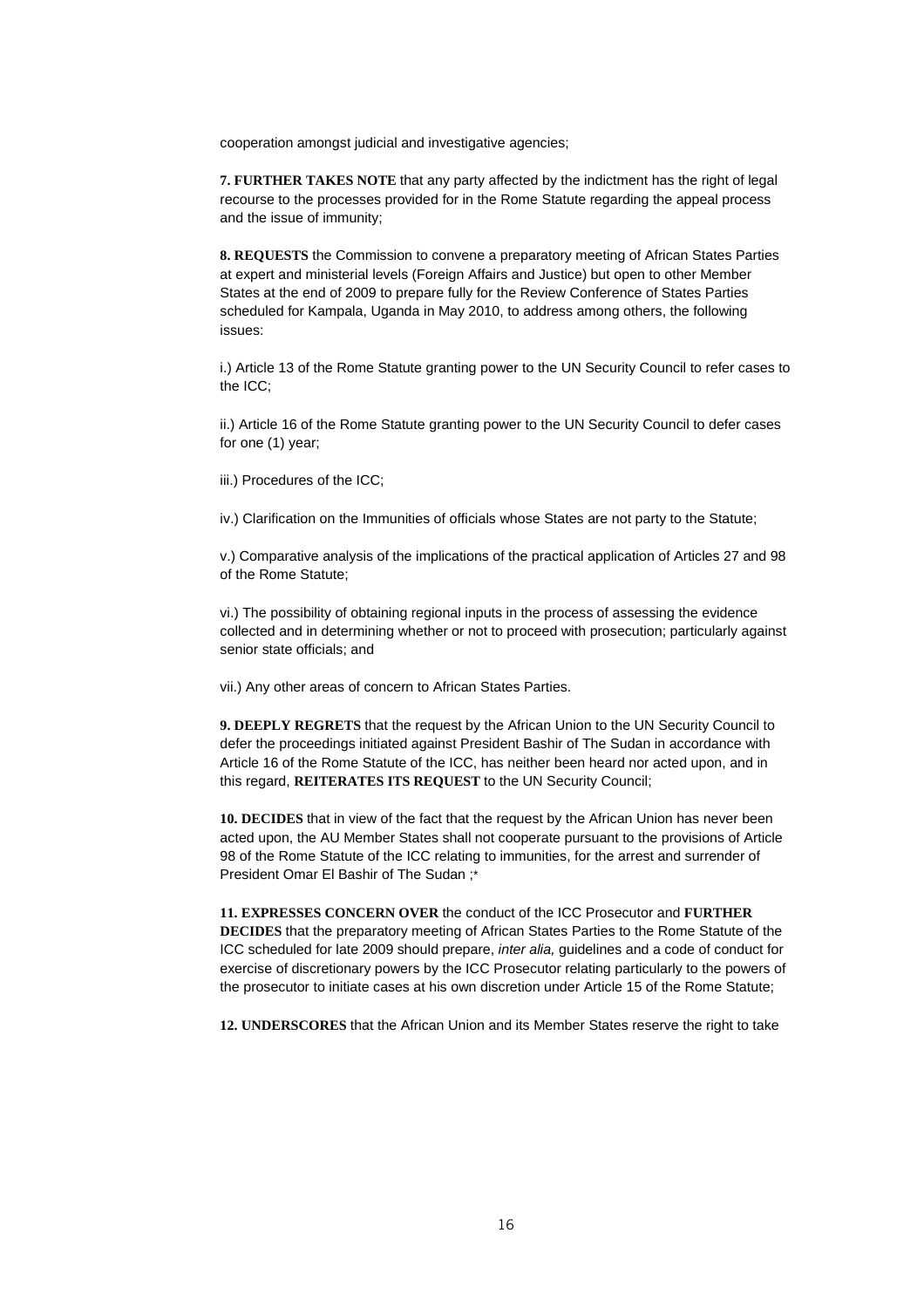any further decisions or measures that may be deemed necessary in order to preserve and safeguard the dignity, sovereignty and integrity of the continent;

**13. FINALLY REQUESTS** the Commission to follow-up on the implementation of this Decision and submit a report to the next Ordinary Session of the Assembly through the Executive Council in January / February 2010 and in this regard **AUTHORIZES** expenditure for necessary actions from arrears of contributions.

\* Reservation entered by Chad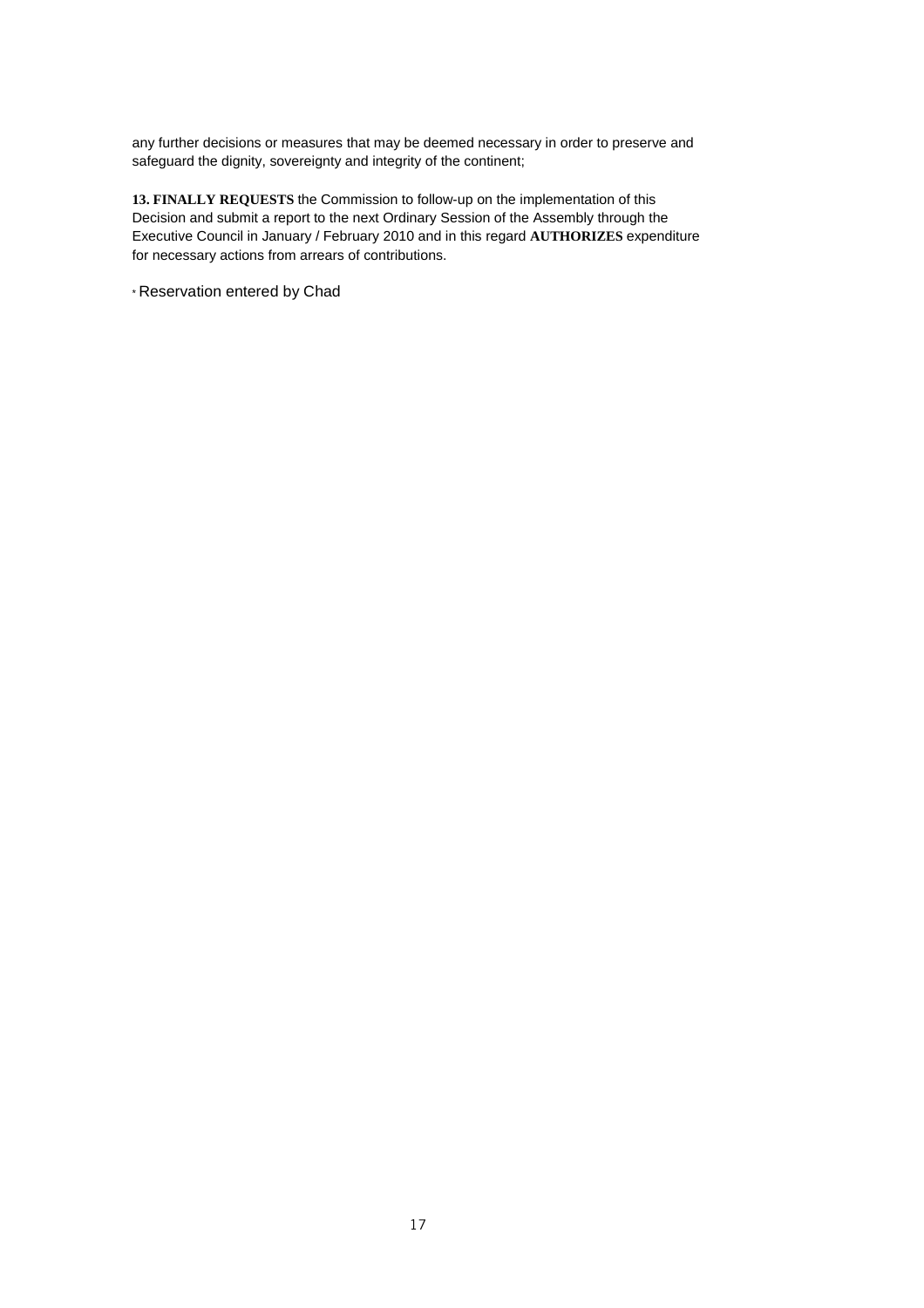# ANNEX II - INSTITUTE FOR SECURITY STUDIES BRIEFING PAPER, OCTOBER 2009

This thoughtful briefing paper issued by the Institute for Security Studies in South Africa on the African Union meeting on the Review Conference of the International Criminal Court scheduled for November 3-6, 2009, October 21, 2009 was developed through a consultative process and input from a number of African civil society groups, including activists from Sierra Leone, Uganda, Nigeria, Kenya, South Africa and Liberia, as well as international organizations with a presence in Africa. The document builds upon a statement signed by more than 160 African civil society groups in July calling on African states parties to the Rome Statute to reaffirm their support for the International Criminal Court after the African Union 3 July 2009 decision on non-cooperation with the International Criminal Court at its July 2009 summit.

#### Introduction

The African Union (AU) Commission has scheduled a meeting from November 3 to 6 in Addis Ababa (AU November meeting) to prepare for the Review Conference of the International Criminal Court (ICC) that will be held in Kampala in May 2010. The AU November meeting is intended for African ICC states parties, but non-states parties are expected to be able to participate.

This briefing paper urges ICC states parties to address the AU November meeting in a way that will protect the mission and the mandate of the ICC to ensure fair and effective justice for the worst crimes committed against Africans and others. While the ICC is not without shortcomings, the ICC should be supported as a crucial court of last resort to prosecute serious crimes in violation of international law when national justice systems are unable or unwilling to investigate and prosecute. Two of the most fundamental principles that should be protected at the AU November meeting, which are essential to avoid politically motivated manipulation of the court and to ensure that the court can carry out its mandate to punish the most serious crimes, are:

- the ability of the ICC and its prosecutor to operate independently—without external influence—and impartially—without bias or the perception of bias; and
- the irrelevance for ICC prosecutions of a suspect's official position—such as a head of state.

This briefing paper has been developed through a process of consultation with African civil society groups and international organizations with a presence in Africa. The paper builds upon a statement signed by more than 160 African civil society groups on July 30, 2009 calling on African ICC states parties to reaffirm their support for the ICC after the AU adopted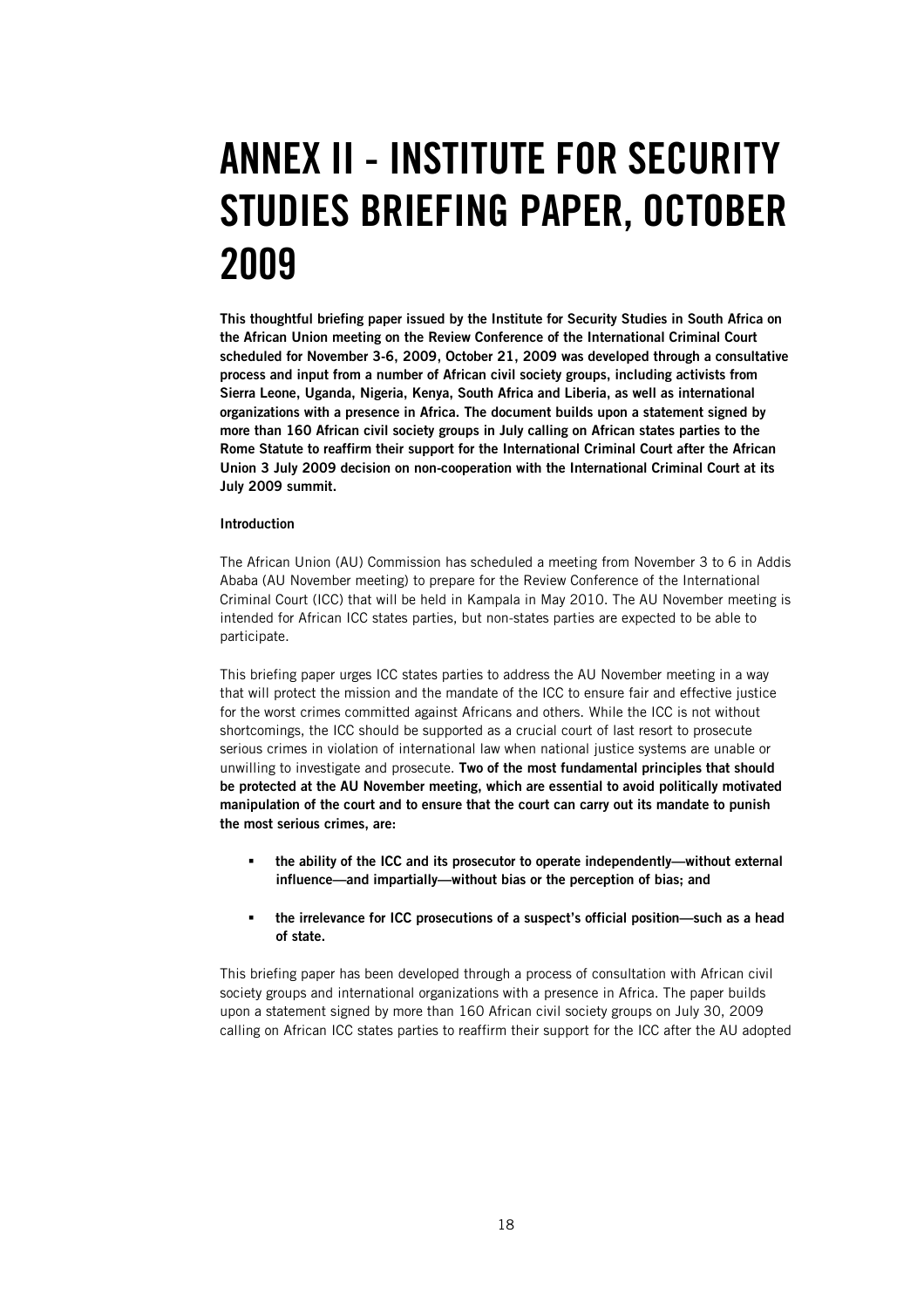a decision on non-cooperation with the ICC at its July 2009 summit, which is discussed below. The paper—which is being utilized in advocacy by civil society across Africa with their respective governments and domestic media in advance of the AU November meeting discusses: I) major developments leading up to the AU November meeting on the ICC Review Conference; II) the need for ICC African states parties to remain steadfast to a fair, effective ICC at the November meeting; and III) recommendations on specific agenda items expected to be discussed at the November meeting.

#### I. Major Developments Leading Up to the AU November Meeting on the ICC

There have been several important developments regarding the AU and the ICC in advance of the November meeting on the ICC Review Conference:

February 2009: AU summit in Addis Ababa adopts a decision at its 12th Ordinary Session expressing serious concern about the ICC prosecutor's request for an arrest warrant for Sudanese president Omar al-Bashir, and requests that the AU Commission convene a meeting of African ICC states parties to "exchange views on the work of the ICC in relation to Africa." (Assembly/AU/Dec.221(XII))

June 2009: Meeting of ICC African states parties in Addis Ababa highlights the need for African ICC states parties to reaffirm their commitment to the ICC and to combat impunity. Recommendations include, among others, the need for a preparatory meeting of African state parties to prepare for the ICC Review Conference.

July 2009: AU summit in Sirte adopts a decision at its 13th Ordinary Session calling for AU member states not to cooperate in the arrest and surrender of Sudanese president Omar al-Bashir to the ICC because the UN Security Council has failed to act on the AU's request for a deferral of the ICC's case against President al-Bashir. (Assembly/AU/Dec. 245(XIII) Rev.1) As Botswana and South Africa pointed out subsequent to the summit, the AU July decision contradicts the obligations of ICC states parties to cooperate with the ICC. The AU decision also is contrary to article 4 of the AU's Constitutive Act, which rejects impunity for serious crimes. The AU decision in addition requests that the AU Commission convene a meeting to prepare for the ICC Review Conference that addresses a series of issues discussed below.

#### II. The Need to Remain Steadfast to a Fair, Effective ICC at the AU November Meeting

A key concern for the AU November meeting to prepare for the ICC Review Conference is the expected attendance of non-states parties to the ICC. Non-states parties—who worked to secure the AU decision on non-cooperation with the ICC in July, and who oppose the court because its efforts to ensure accountability threaten their political leadership—can be expected to create an extremely difficult climate at the meeting. As in July, they can be expected to press for proposals that undercut the court and to seek to present the ICC as operating contrary to the will of people in Africa.

A central complaint by some African officials is that the ICC's exclusive focus on investigations in Africa to date suggests that the court is unfairly targeting Africa. It is important to clarify misconceptions: African governments voluntarily referred three out of the four situations currently before the ICC. The fourth situation, Darfur, was referred to the ICC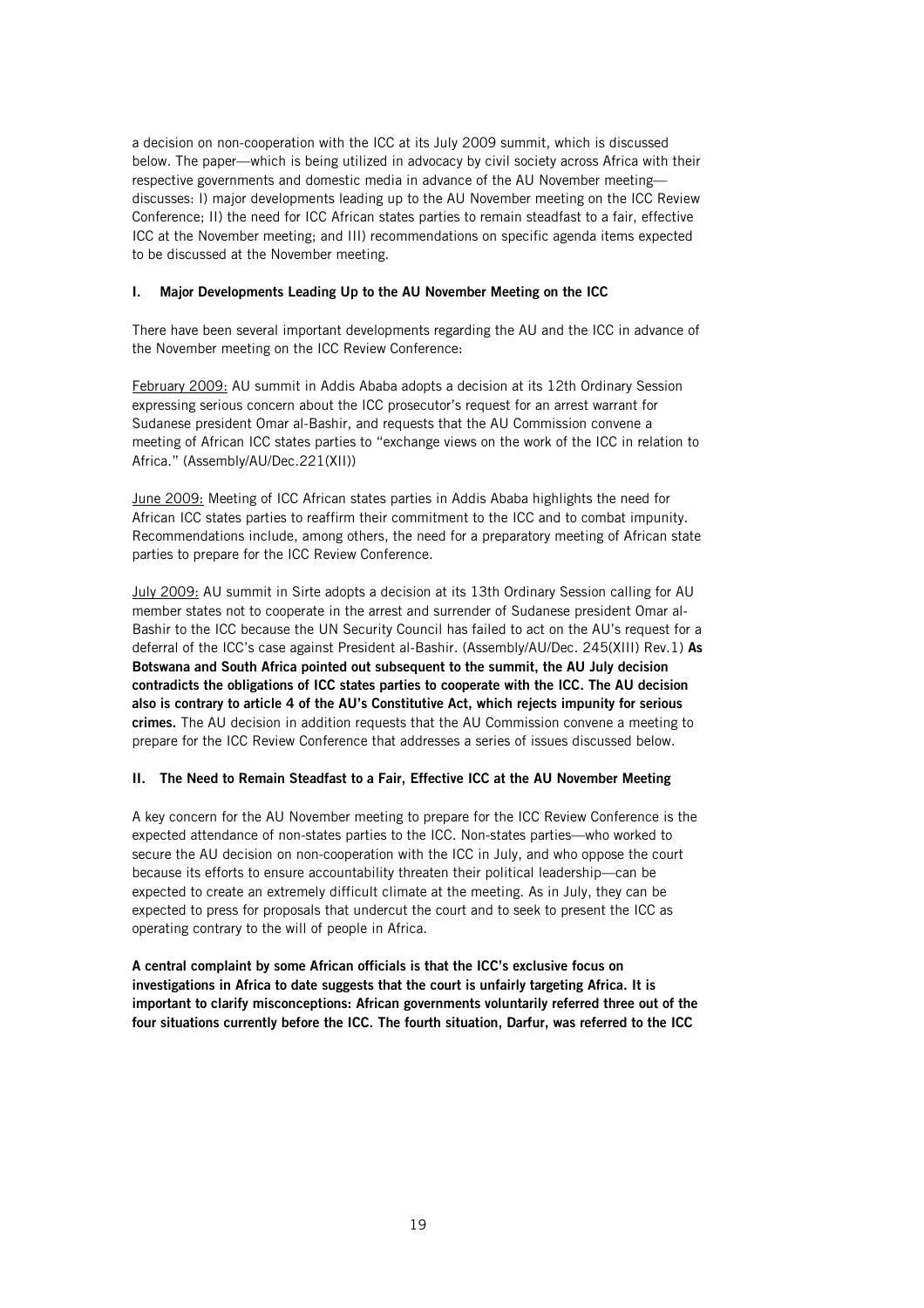by the UN Security Council in a resolution supported by Benin and Tanzania, who were elected members of the Security Council at that time. Furthermore, as stated in a concept note prepared by the AU Commission in advance of the June meeting on the ICC in Addis, "considering that African States constitute the largest regional grouping of States that have accepted the jurisdiction of the ICC, it is perhaps not surprising that it is more likely (at least statistically) that more prosecutions will arise from African States."

Nevertheless, legitimate grounds for dissatisfaction with the ICC and the uneven reach of international justice exist. Officials from and supported by powerful states are less vulnerable to prosecutions for serious crimes. However, African civil society firmly believes that the solution is to work to extend—rather than curtail—accountability. Otherwise, victims will be denied redress, and a culture of impunity will be strengthened. This would be wholly inconsistent with the rejection of impunity in article 4 of the AU's Constitutive Act.

African states have been committed to the fair, independent, impartial and effective functioning of the ICC since even before the court was established. In 1997 and 1998, African states came together to adopt the Southern African Development Community (SADC) Principles and Dakar Declaration in support of an international criminal court consistent with these principles. African ICC states parties will need to remain steadfast in their commitment to avoid negative outcomes at the AU November meeting. Adequate preparation and planning in the days leading up to the AU November meeting will be crucial. This can be achieved through consultation with relevant representatives of other African ICC states parties in capitals, Addis Ababa, and New York. This can also be achieved by sending high-level experts and officials on the ICC from your country, namely from your ministry of justice, foreign affairs and office of the attorney general, to the AU November meeting.

#### III. Specific Recommendations on AU November Meeting Agenda Items

The AU's July decision on the ICC provides that the AU November meeting to prepare for the ICC Review Conference will address the following issues, on which recommendations are detailed below:

- 1. UN Security Council authority to refer and defer ICC cases under articles 13 and 16 of the Rome Statute of the International Criminal Court (Rome Statute);
- 2. Regional input in evaluating evidence and decisions to proceed with ICC prosecutions, especially in cases against senior officials;
- 3. Clarification of immunities of officials of non-states parties before the ICC, including the implications of the application of articles 27 and 98 of the Rome Statute;
- 4. Guidelines and a code of conduct for the ICC prosecutor, particularly in his authority to commence investigations on his own initiative; and
- 5. ICC procedures and any other areas of concern.
	- 1. UN Security Council authority to refer and defer ICC cases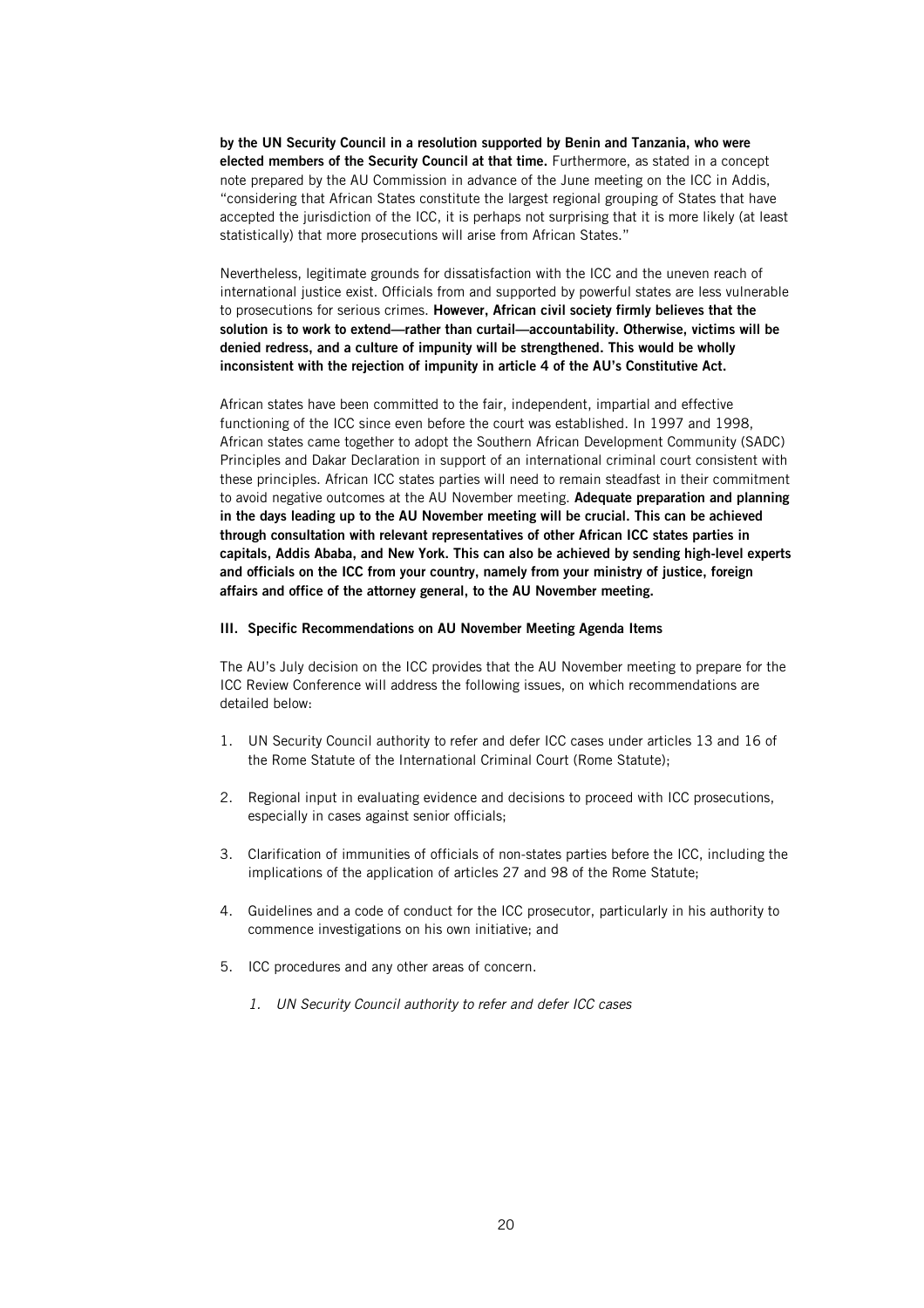The UN Security Council has the power to refer and defer cases under articles 13 and 16 respectively of the Rome Statute. Referral by the UN Security Council is a crucial element of the ICC's ability to ensure justice for serious crimes no matter where they are committed: Security Council referrals allow crimes committed on the territory of non-states parties to come under the ICC's jurisdiction. Security Council referrals as a result strengthen the reach of the ICC to prosecute serious crimes. At the same time, following a Security Council referral, the ICC prosecutor is obliged by the Rome Statute to make an independent determination as to whether to proceed with an investigation (which determination is subject to oversight by judges in the pre-trial chamber).

Security Council deferrals under article 16 of the Rome Statute, however, allow a political body to impose decisions on the ICC and limit the ICC's capacity to prosecute crimes under its jurisdiction. Deferrals furthermore increase the possibility that prosecutions will not take place. The credibility of the ICC as a judicial institution demands that the ICC be protected from external influence. Security Council deferrals should therefore be avoided, and if utilized then only in exceptional circumstances to address threats to international peace and security consistent with the council's powers under chapter VII of the UN Charter.

As stated in the 1997 SADC principles, "while recognizing the role of the Security Council in maintaining international peace and security[,] the independence and operations of the Court and its judicial functions must not be unduly prejudice[d] by political considerations." This same principle should apply to other political bodies, including the African Union, to preserve and promote the ICC's independence. Irrespective of a position on the appropriateness of Security Council deferrals, regional views on deferrals should not be a basis for withholding cooperation with the court. This would make the court's ability to carry out its functions dependent on decisions of political bodies. Furthermore, ICC states parties as sovereign states have an international treaty obligation under the Rome Statute to cooperate with the ICC. Decisions by regional bodies such as the AU on non-cooperation in the ICC's case against al-Bashir contravene the duty of cooperation and place African ICC states parties in an awkward position.

#### 2. Obtaining regional input on evaluating evidence and decisions to prosecute

Regional engagement between the ICC, states and intergovernmental institutions is essential for the success and credibility of the ICC and can be valuable to fairly and effectively ensuring justice for serious crimes. One key area is promoting greater ratification of the ICC's Rome Statute. Comprehensive ratification is the best way to ensure that the ICC can prosecute serious crimes in all parts of the world and promote the more even application of the law. African ICC states parties should call for the AU to develop a plan to promote widespread ratification of the Rome Statute within and beyond Africa.

A second key area for regional engagement relates to cooperation with the ICC. As the court lacks a police force to enforce its judicial orders, the ICC is reliant on cooperation by states and intergovernmental institutions. African ICC states parties should call for the AU to facilitate greater cooperation between the AU and the ICC through the establishment of an ICC-AU Liaison Office in Addis Ababa and the conclusion of an agreement between the AU and the ICC on cooperation. These are two measures, which have been taken by the United Nations with positive results. African ICC states parties should also call for the AU to extend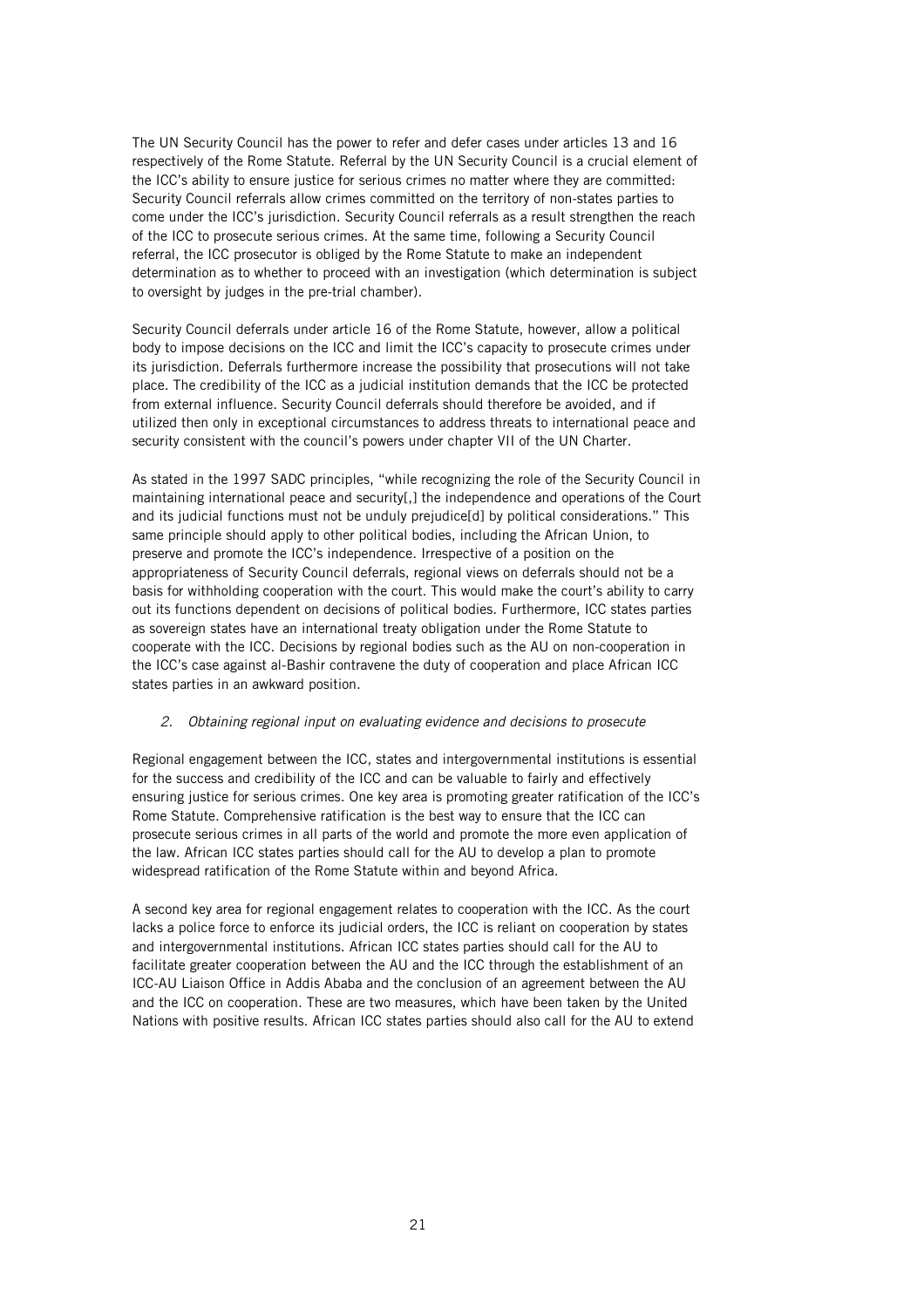an invitation to the ICC to sessions of the AU Assembly. This can help promote more effective cooperation, but also understanding and discussion of concerns between the AU and the ICC.

In contrast to the options for regional engagement above, the possibility raised in the AU's July decision on the ICC, that regional input be obtained on evaluating evidence or decisions to investigate or prosecute, especially in cases involving senior officials, would enable outside forces to interfere with the court's judicial work and should not be allowed. This type of input could limit the court's ability to prosecute the most serious crimes and its real or perceived ability to function independently and impartially. Notably, states—including African states consistently rejected proposals in negotiations to establish the ICC that would base the ability of the ICC to exercise jurisdiction on consent by states or political bodies (such as the Security Council) as it would hamper the court's ability to carry out its judicial mandate, especially in sensitive cases.

#### 3. Immunity based on official position of officials from non-states parties

This is a complex legal issue and to date the ICC has not issued a ruling that expressly addresses immunity of officials from non-states parties in the context of the relationship between articles 27 and 98 of the Rome Statute. The African Union may seek to intervene with the court on this matter as amicus curiae in future proceedings under Rule 103 of the ICC Rules of Evidence and Procedure.

It is nevertheless important to note that the ability of the ICC to prosecute individuals regardless of their official position, even when they are senior leaders, under article 27 of the Rome Statute is vital to the court's mission to ensure that those responsible for the "most serious crimes of concern to the international community" are not left unpunished. Often, high-level officials are the most responsible for serious crimes: even though they may not physically have committed the crimes, they ordered, facilitated or encouraged their commission.

The African Commission has questioned whether official position may be relevant if the UN Security Council refers a situation involving a non-state party, especially where the council does not expressly address immunities of suspects, as in the situation of Darfur. The argument is furthered because article 98 of the Rome Statute provides that states are not required to take actions that are contrary to their obligations regarding immunity under international law. (MinICC/Legal/3)

However, there is strong legal support for the view that there is no immunity relating to serious crimes based on official position for protection under article 98. Allowing immunity based on official position in cases of a Security Council referral would moreover frustrate the purpose of these referrals. Security Council referrals ensure that the ICC can prosecute alleged perpetrators in states that are not states parties to the court. Finally, allowing immunity based on official position in cases of a Security Council referral would frustrate the object and purpose of the ICC's Rome Statute to limit impunity for the worst crimes.

#### 4. Guidelines and a code of conduct for the ICC prosecutor

In order to have an independent and effective court, the prosecutor must be empowered to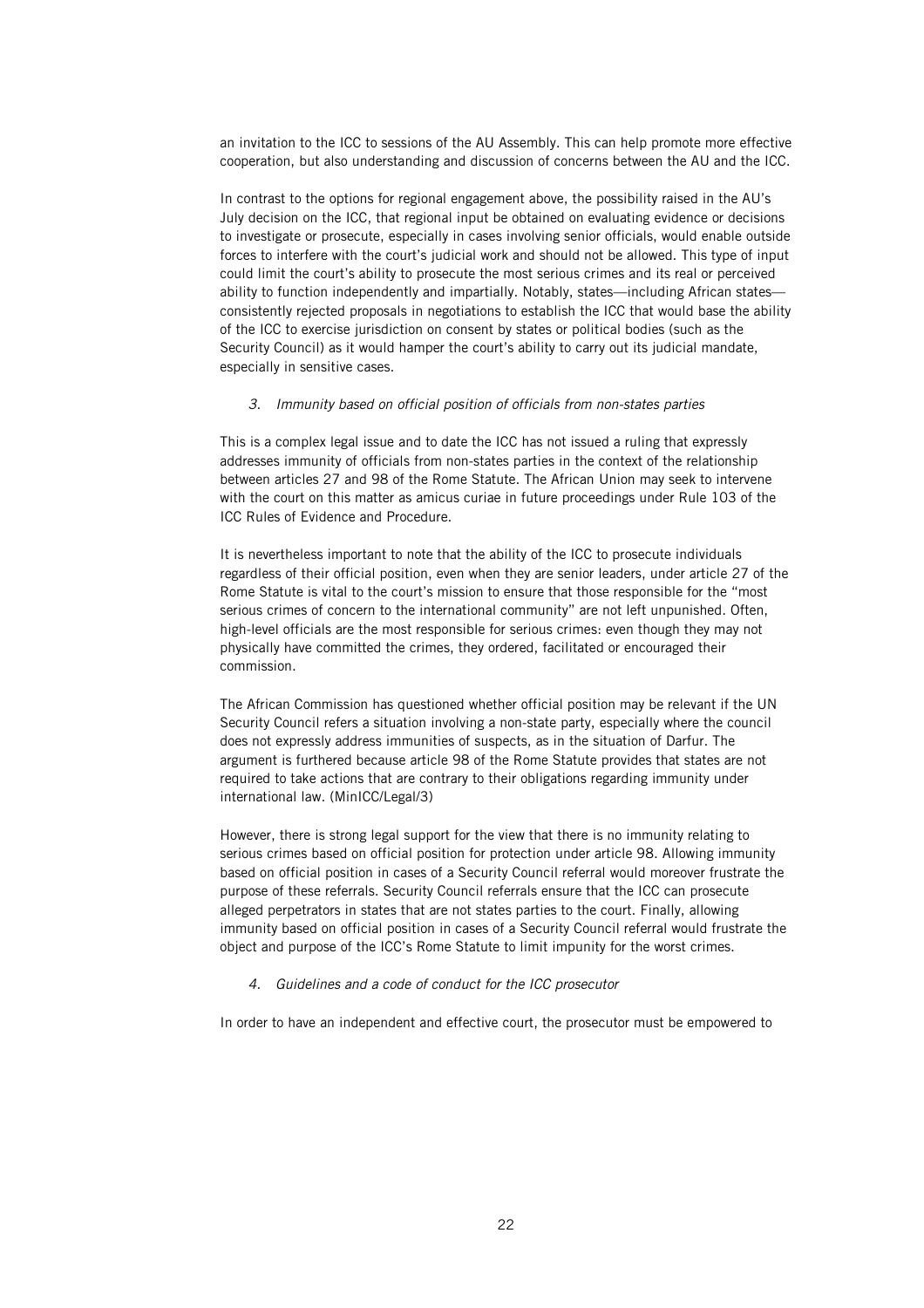operate independently, including to commence investigations on his own initiative, proprio motu, provided under article 15 of the Rome Statute. Given the frequency of state complicity when atrocities are committed, the possibility of the prosecutor to respond independently to allegations of crimes—an authority that the prosecutor has yet to exercise—is indispensable. An international criminal court that could not investigate in the face of overwhelming information from victims and survivors would be of questionable legitimacy.

Both the Dakar Declaration and SADC Principles underscore the need for the prosecutor's independence to be guaranteed, and this independence should be preserved in any proposals on the work of the prosecutor.

At the same time, the Rome Statute provides that the judges review the prosecutor's decision to open an investigation, which helps to ensure that decisions are fair and properly based on evidence. In addition, the court's Assembly of States Parties is empowered to address prosecutorial misconduct. Furthermore, ICC states parties can under the Rome Statute refer crimes committed on the territory of other states parties to the ICC if serious crimes are believed to have been committed there.

#### 5. ICC procedures and other areas of concern, along with the importance of maintaining an overarching commitment to the ICC

The ICC has an extremely challenging mission and mandate and not surprisingly, the court is far from a perfect institution. It is vital that ICC policies and practice improve over time and we encourage African ICC states parties to actively engage in the positive development of the court, especially at regular sessions of the court's Assembly of States Parties.

At the same time, the ICC remains one of the most important checks against unbridled impunity. This is especially with regard to more politically sensitive cases, which can be difficult to address before domestic courts, such as when heads of state or senior leaders are implicated in the commission of atrocities.

Rejection of impunity is a core element of the AU's Constitutive Act. Moreover, civil society firmly believes that justice is crucial to establishing rule of law and sustainable peace on the continent. Beyond the issues identified for discussion at the AU November meeting, African ICC states parties should use the November meeting as an important opportunity to affirm their support for the ICC by underscoring:

- The ICC's important role in ensuring justice for serious crimes for African victims;
- The ICC's function as a crucial court of last resort when national justice systems are unable or unwilling to investigate and prosecute;
- States parties' commitment to press for wider ratification of the Rome Statute; and
- States parties' commitment to cooperate with the ICC, including in arrest and surrender.